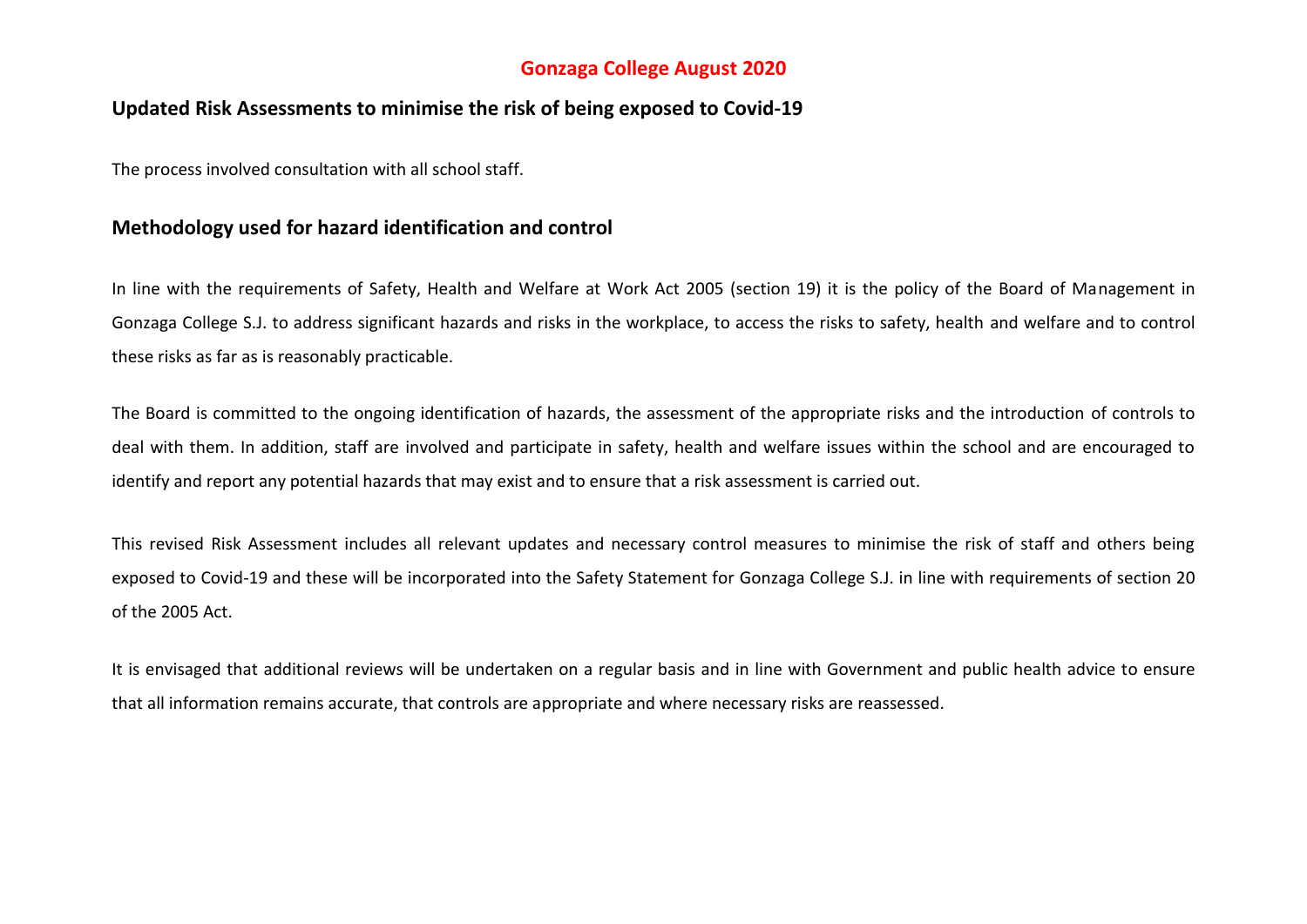A **hazard** is anything with the potential to cause harm to the safety, health or welfare of staff, students, visitors and contractors – a wet or slippery floor, an unguarded machine, stressful work, a blocked entrance, hazardous chemicals etc. Hazards may be classified as physical, chemical, biological, environmental or human.

A **risk** is the likelihood that someone will be harmed by a hazard and the severity of that harm.

## **Control measures:**

A control measure is an applied measure that reduces the level of risk. Control measures can be applied at the planning stage, can comprise physical measures, can be management issues and can include training. Good control measures will require a combination of some or all of these.

## **Control measure principles:**

Schedule 3 of the Safety, Health and Welfare at Work Act 2005 lists the Principles of Prevention and the Board of Management undertakes to apply these principles (where practicable) in dealing with all risks within the school:

- Avoidance of risks
- Evaluation of unavoidable risks
- Combating of risks at source
- Adaptation of work to the individual
- Adaptation of workplace to technical progress
- Replacement of dangerous articles, substances or systems of work by safe or less dangerous articles, substances or systems of work
- Priority to collective protective measures over individual protective measures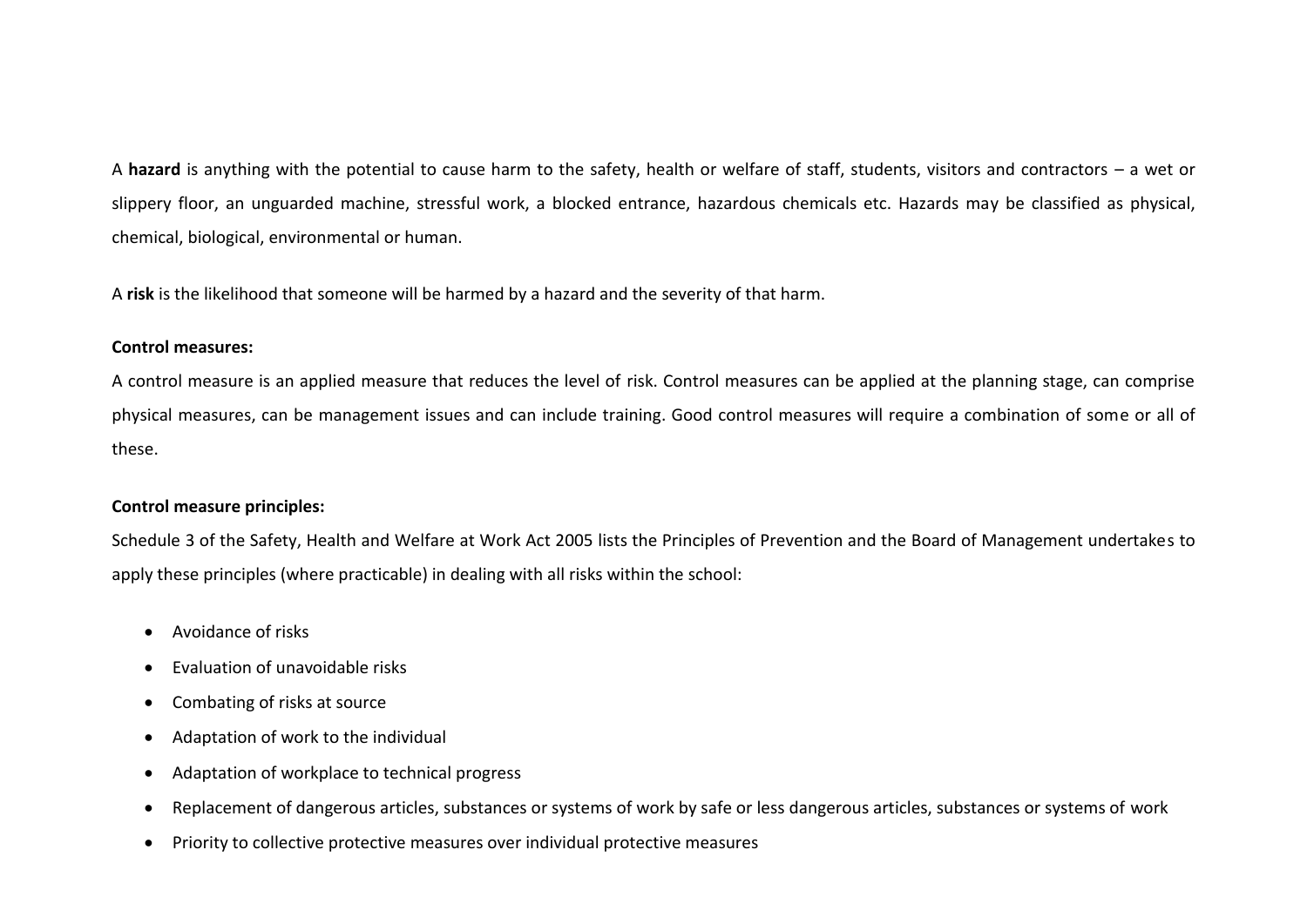- Development of an adequate prevention policy which takes account of technology, organisation of work, working conditions, social factors and the influence of factors relating to the working environment
- Appropriate training and instructions to employees.

When the safety audit identifies hazards, it is necessary to evaluate and rank them so that they can be controlled in an orderly way. The risk of a hazard is a measure of the likelihood or probability of an accident coupled with the severity of the injury or loss. The risk potential of each hazard was assessed (by ranking) by giving numerical values of between 1 and 5 to both the **severity** of the consequences and the **probability** of the event occurring. When the severity numerical factor and the probability numerical factor were multiplied together, they produced a number between 1 and 25 thereby producing the numerical values outlined in **risk rating** chart below.

## **Severity x Probability = Risk Rating**.

#### **Severity**

| <b>Severity Rating</b>          | Interpretation                                                                              | <b>Numerical Value</b> |
|---------------------------------|---------------------------------------------------------------------------------------------|------------------------|
| <b>Fatality or Catastrophic</b> | Single or multiple fatalities, widespread illness, large scale property or equipment damage |                        |
| Major                           | Serious injury or illness, significant property or equipment damage                         | 4                      |
| Moderate                        | Injury and damage to property                                                               |                        |
| Minor                           | Minor injury or illness, minor property or equipment damage                                 |                        |
| Trivial                         | No significant injury or illness, no significant property or equipment damage               |                        |

## **Probability/Likelihood**

| <b>Probability Rating</b> | <b>Interpretation</b>                                   | <b>Numerical Value</b> |
|---------------------------|---------------------------------------------------------|------------------------|
| Inevitable                | Likely to occur either immediately or in the short term |                        |
| Very Likely               | Could occur in time or if repeated enough               |                        |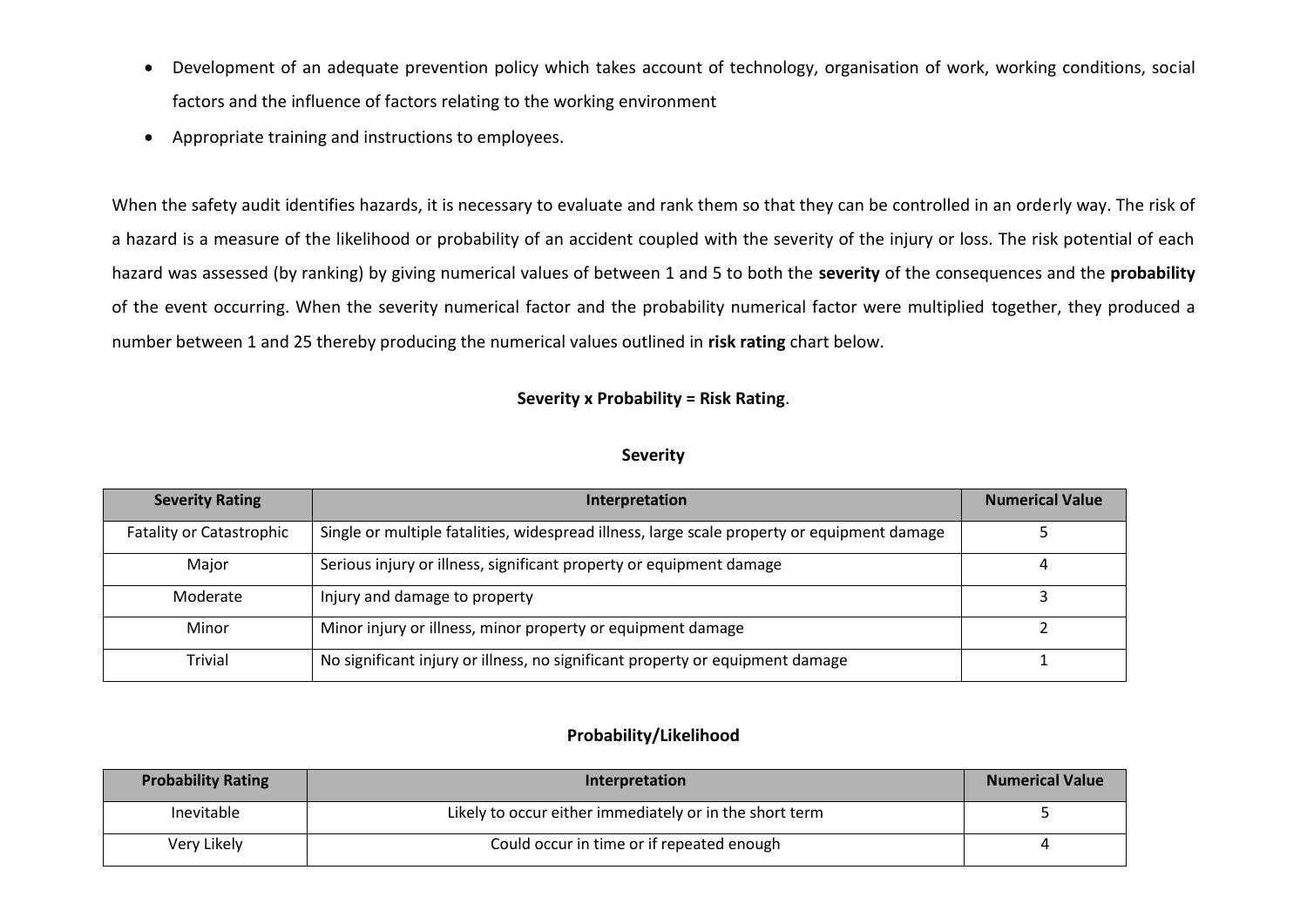| Likely   | Likely to occur                      |  |
|----------|--------------------------------------|--|
| Unlikely | Though unlikely, may occur over time |  |
| Rare     | Unlikely to occur at all             |  |

# **Risk Rating**

| <b>Numerical Value</b><br>Severity x Probability | <b>Descriptive risk rating</b>                      | Interpretation                                                                  |
|--------------------------------------------------|-----------------------------------------------------|---------------------------------------------------------------------------------|
| $16 - 25$                                        | <b>Emergency - Extremely serious</b>                | Risks are unacceptable and immediate action required justifying special         |
|                                                  | If an incident were to occur, it would be likely    | maintenance. Activity should be halted and stopped until the hazard is          |
|                                                  | that a permanent, debilitating injury or death      | eliminated or appropriate risk controls are put in place.                       |
|                                                  | would result                                        |                                                                                 |
| $11 - 15$                                        | <b>Severe and Serious</b>                           | Activity can proceed but substantial efforts should be made to reduce the risk. |
|                                                  | If an incident were to occur, it would be likely    | Risk reduction measures should be implemented urgently within a defined         |
|                                                  | that an injury requiring medical treatment would    | time period and it might be necessary to consider suspending or restricting     |
|                                                  | result.                                             | the activity or to apply interim control measures until this has been           |
|                                                  |                                                     | completed.                                                                      |
| $6 - 10$                                         | <b>Medium</b>                                       | Activity can proceed but consideration should be given as to whether the risks  |
|                                                  | If an incident were to occur, there would be        | can be lowered. Control measures must be monitored and reviewed as              |
|                                                  | some chance that an injury requiring First Aid      | required to ensure they remain suitable and sufficient.                         |
|                                                  | treatment would result                              |                                                                                 |
| $1 - 5$                                          | <b>Trivial or Negligible</b>                        | No additional controls are necessary as these risks are considered acceptable.  |
|                                                  | If an incident were to occur, there would be little | Activity should be regularly reviewed to ensure there is no change to the risk  |
|                                                  | likelihood that an injury would result              | rating and that controls are maintained.                                        |
|                                                  |                                                     |                                                                                 |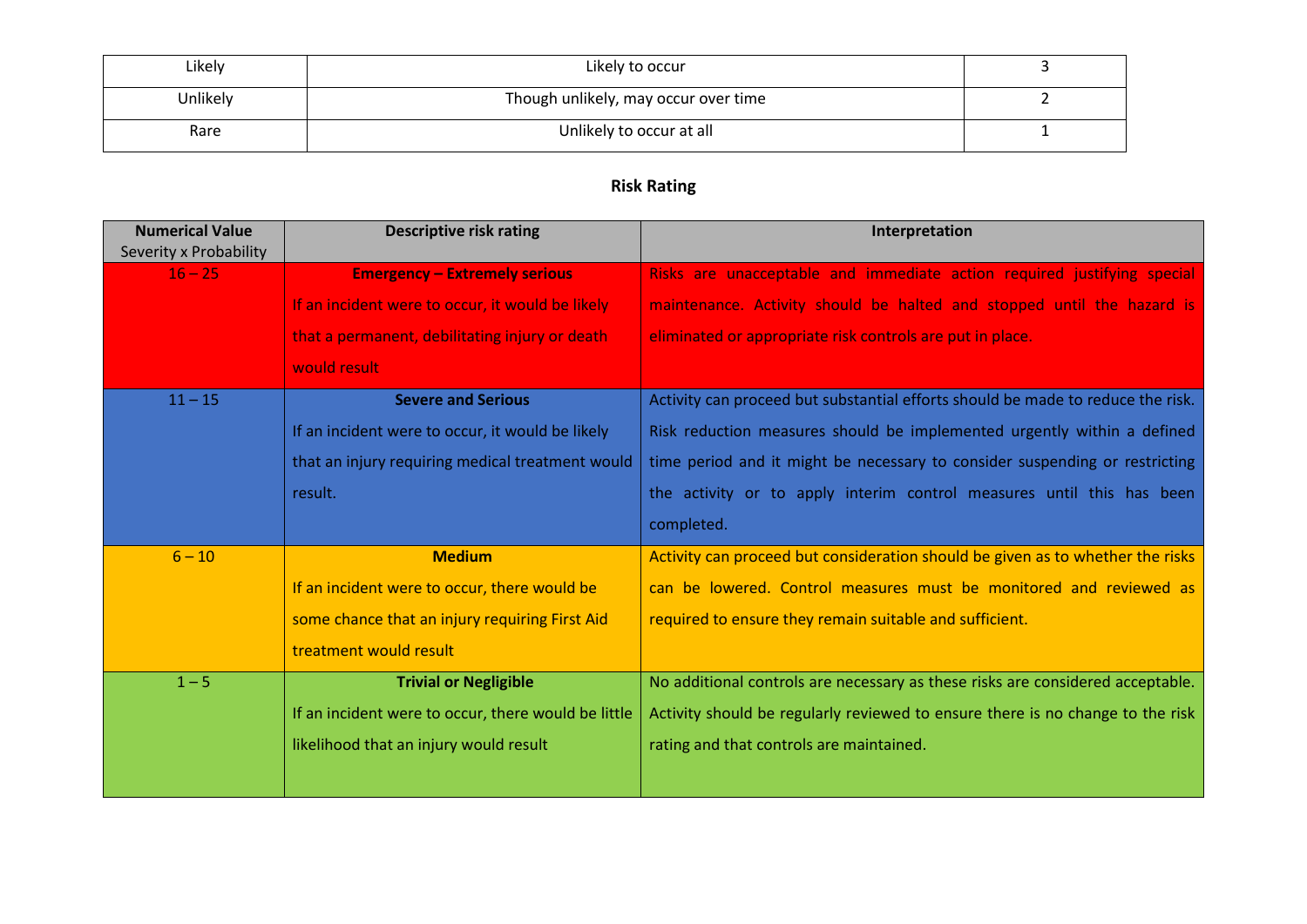**\*Note:** A numerical rating has been used in column 4 of the risk assessment sheets to describe the risk potential for the hazard identified This method has been used in an attempt to ensure that the levels of risk will be understood and clear to all those operating within the school.

# **Covid- 19 Policy Statement**

Gonzaga College S.J. is committed to providing a safe and healthy workplace for all our staff and students. To ensure that, the Board of Management have developed a Covid-19 Response Plan and updated the Safety Statement for the school. All staff and students are responsible for the implementation of the response plan and a combined effort will help contain the spread of the virus. The Board of Management will:

- continue to monitor our Covid-19 response and amend this plan in consultation with our staff and students
- provide up to date information to our staff and students on the Public Health advice issued by the HSE and Gov.ie
- display information on the signs and symptoms of Covid-19 and correct hand-washing techniques
- provide an adequate number of trained Worker Representative(s) who are easily identifiable and put in place a reporting system
- inform all staff and students of essential hygiene and respiratory etiquette and physical distancing requirements
- adapt the school to facilitate physical distancing as appropriate in line with guidance of the Department of Education and Skills
- keep a log of contact of staff and student engagement to help with contact tracing
- ensure staff and students engage with the online induction/familiarisation briefing provided by the Department of Education and Skills
- implement the agreed procedures to be followed in the event of someone showing symptoms of Covid-19 while at school
- provide instructions for staff and students to follow if they develop signs and symptoms of Covid-19 during school time in line with the procedures provided by the Department of Education and Skills
- implement cleaning in line with government advice and agreed checklists

All staff and students will be consulted on an ongoing basis and feedback is encouraged on any concerns, issues or suggestions. This can be done through the Worker Representative(s).

Signed: \_\_\_\_\_\_\_\_\_\_\_\_\_\_\_\_\_\_\_\_\_\_\_\_\_\_\_\_\_\_\_\_\_ Date: \_\_\_\_\_\_\_\_\_\_\_\_\_\_\_\_\_\_

Chairperson, Board of Management

Signed: \_\_\_\_\_\_\_\_\_\_\_\_\_\_\_\_\_\_\_\_\_\_\_\_\_\_\_\_\_\_\_\_\_ Date: \_\_\_\_\_\_\_\_\_\_\_\_\_\_\_\_\_\_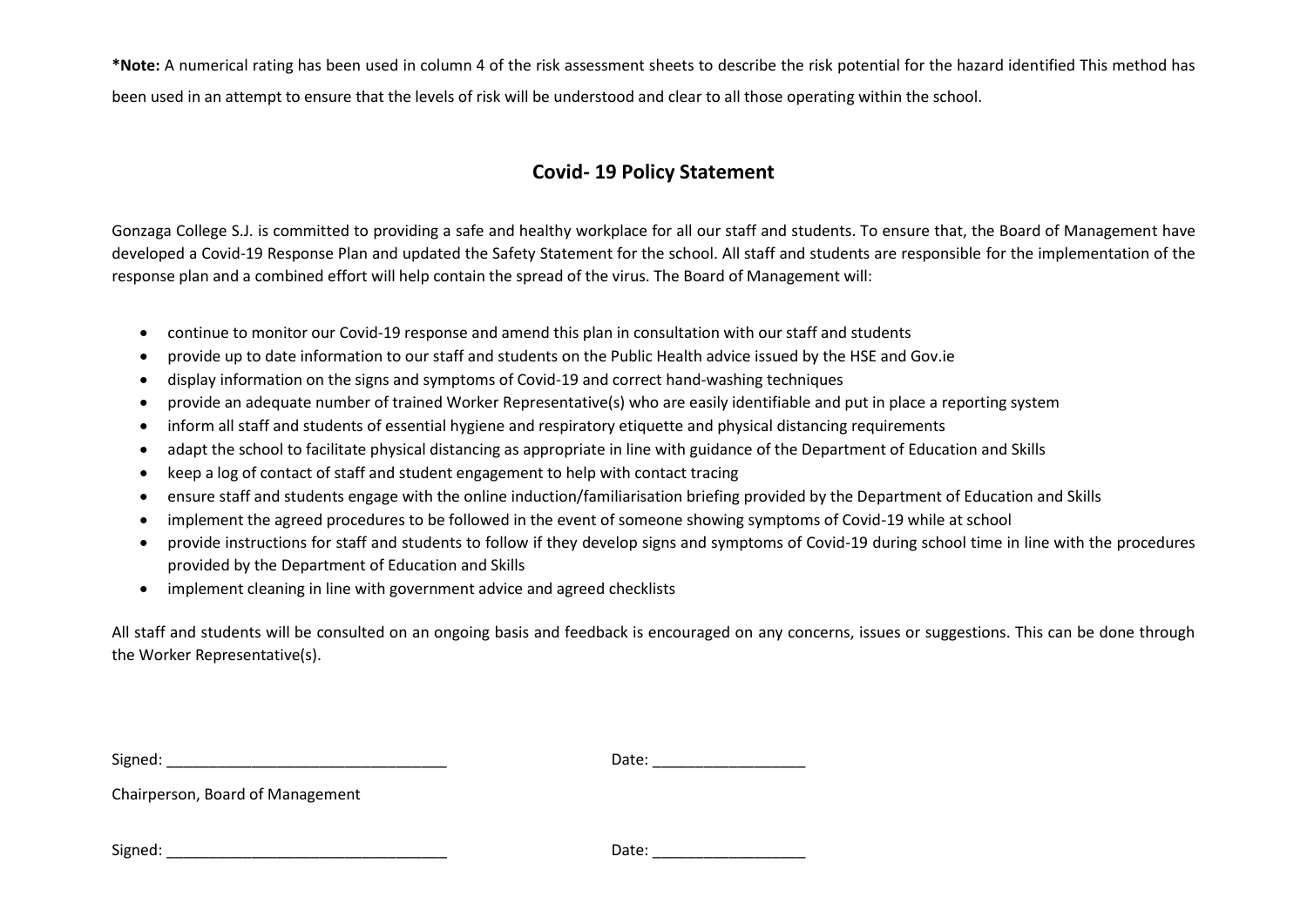| <b>Identified Risks</b><br>Who may be                                                                                      |                                                                                                                                                                                                                                                                                                                                                                                                                                                                                                                                                                                                                                                                    | <b>Risk Communication, Education and Training</b>                                                                                                                                                                                                                                                                                                                                                                                                                                                                                                                                                                                                                                                                                                                                                                                                                                                                                                                                                                                                                                                                                                                                                                                                                                                                                                                                                                                                                                          | <b>Risk Rating</b> | <b>Action implementation</b>                     |
|----------------------------------------------------------------------------------------------------------------------------|--------------------------------------------------------------------------------------------------------------------------------------------------------------------------------------------------------------------------------------------------------------------------------------------------------------------------------------------------------------------------------------------------------------------------------------------------------------------------------------------------------------------------------------------------------------------------------------------------------------------------------------------------------------------|--------------------------------------------------------------------------------------------------------------------------------------------------------------------------------------------------------------------------------------------------------------------------------------------------------------------------------------------------------------------------------------------------------------------------------------------------------------------------------------------------------------------------------------------------------------------------------------------------------------------------------------------------------------------------------------------------------------------------------------------------------------------------------------------------------------------------------------------------------------------------------------------------------------------------------------------------------------------------------------------------------------------------------------------------------------------------------------------------------------------------------------------------------------------------------------------------------------------------------------------------------------------------------------------------------------------------------------------------------------------------------------------------------------------------------------------------------------------------------------------|--------------------|--------------------------------------------------|
| affected?                                                                                                                  |                                                                                                                                                                                                                                                                                                                                                                                                                                                                                                                                                                                                                                                                    | <b>Controls</b>                                                                                                                                                                                                                                                                                                                                                                                                                                                                                                                                                                                                                                                                                                                                                                                                                                                                                                                                                                                                                                                                                                                                                                                                                                                                                                                                                                                                                                                                            | with controls      |                                                  |
| <b>Staff</b>                                                                                                               | Spread of Covid-19 virus<br>Persons currently deemed<br>most at risk of complications if<br>they catch the coronavirus are:<br>• 60 years of age and over<br>• have long-term medical<br>conditions - i.e. heart disease,<br>lung disease, high blood<br>pressure, diabetes or cancer<br>• pregnant women<br>Known effects of the<br>coronavirus:<br>• A fever (high temperature of<br>37.5 degrees Celsius or above)<br>• A cough - this can be any<br>kind of cough, not just a dry<br>cough<br>• Shortness of breath or<br>breathing difficulties<br>• Loss of sense of smell<br>• Loss of sense of taste or<br>distortion of sense of taste<br>$\bullet$ Death | The Board of Management will develop a response plan for the prevention and mitigation of<br>Covid-19 following a risk assessment of the school facility. This plan will highlight the<br>measures necessary to protect the health and safety of staff in re-opening and modifying the<br>work arrangements within the school.<br>The staff representative(s) will be properly consulted when developing and implementing the<br>action plan for the prevention and mitigation of Covid-19 within the school and all staff will<br>be informed about the measures being introduced, using specific risk communication and<br>staff engagement approaches.<br>The Board of Management will:<br>$\checkmark$ Ensure that all staff receive necessary training prior to returning to work<br>$\checkmark$ Provide posters, information and electronic message boards to increase awareness<br>of Covid-19 among staff and students<br>Promote safe individual practices within the school campus<br>$\checkmark$<br>Engage with staff in providing feedback on the preventive measures and their<br>✓<br>effectiveness<br>Provide regular information about the risk of Covid-19 using official sources, such as<br>$\checkmark$<br>government agencies (HSE, HSA, etc.) and the World Health Organisation<br>Emphasise the effectiveness of adopting protective measures especially good<br>$\checkmark$<br>personal hygiene<br>Provide specific training in the proper use of PPE for staff | Negligible         | <b>Board of Management</b><br>Principal<br>Staff |
| <b>Risk Level Calculation</b><br>(a) Severity of risk/injury<br>(b) Likelihood of event<br>(c) Risk Rating = $(a)$ X $(b)$ |                                                                                                                                                                                                                                                                                                                                                                                                                                                                                                                                                                                                                                                                    | Risk Level Action<br>Trivial risk<br>Acceptable<br>1=trivial, 2=slight, 3=moderate, 4=major, 5=fatality<br>$1 - 5$<br>1=rare, 2=unlikely, 3=likely, 4=very likely, 5=inevitable<br>6-10 Medium risk<br>Requires monitoring<br>Requires immediate further action and control<br>11-15 Severe risk<br>16-25 Emergency risk Halt activity and review immediately                                                                                                                                                                                                                                                                                                                                                                                                                                                                                                                                                                                                                                                                                                                                                                                                                                                                                                                                                                                                                                                                                                                              |                    |                                                  |
| Assessment Date: June, 2020                                                                                                |                                                                                                                                                                                                                                                                                                                                                                                                                                                                                                                                                                                                                                                                    | Assessor's Name:                                                                                                                                                                                                                                                                                                                                                                                                                                                                                                                                                                                                                                                                                                                                                                                                                                                                                                                                                                                                                                                                                                                                                                                                                                                                                                                                                                                                                                                                           |                    |                                                  |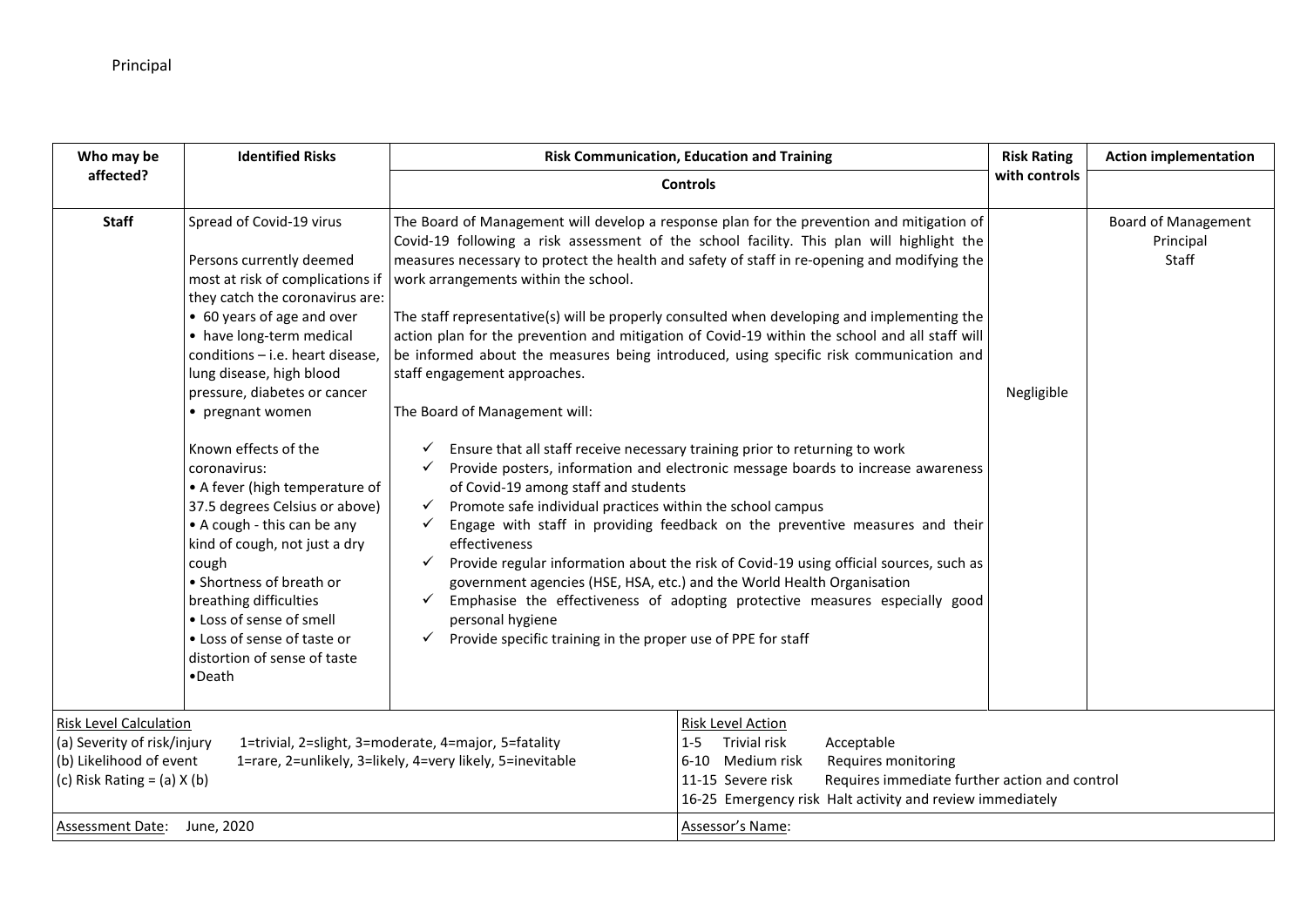| <b>Controls</b><br>All staff<br>Spread of Covid-19 virus<br>The Board of Managment will ensure that all staff can wash their hands regularly. Hot water<br>Students<br>and appropriate santitisers (i.e. hand gel dispensers, etc.) will be available throughout the<br>Principal<br>school. Soap will be neutral and non-perfumed to minimise risk of skin damage. Staff<br>Staff<br>Visitors<br>Persons currently deemed most at<br>risk of complications if they catch<br>should:<br>Visitors<br>Contractors<br>Public<br>the coronavirus are:<br>$\checkmark$ Wash their hands properly and often. Hands should be washed:<br>• 60 years of age and over<br>After coughing or sneezing<br>$\circ$<br>• have long-term medical<br>Before and after eating or preparing food<br>$\circ$<br>conditions - i.e. heart disease, lung<br>Before and after using protective gloves<br>$\circ$<br>Before and after being on public transport<br>disease, high blood pressure,<br>$\circ$<br>diabetes or cancer<br>When arriving and leaving the school campus<br>$\circ$<br>After toilet use<br>• pregnant women<br>$\circ$<br>Requires<br>Cover their mouth and nose with a tissue or their sleeve when coughing and sneezing.<br>✓<br>monitoring<br>Known effects of the coronavirus:<br>$\checkmark$<br>Put used tissues into a bin and wash their hands<br>$\checkmark$<br>Develop a routine of incresed cleaning and disinfecting of frequently touched objects and<br>• A fever (high temperature of<br>37.5 degrees Celsius or above)<br>surfaces<br>• A cough - this can be any kind of<br>cough, not just a dry cough<br>The Board of Management will supply required cleaning products, will ensure the correct use<br>and storage of disinfectants and will ensure all products are stored safely and securely.<br>• Shortness of breath or breathing<br>difficulties<br>No employees are permitted to attend work if they display any of the symptoms below:<br>• Loss of sense of smell<br>Fever (temperature of 37.5 degrees or above)<br>• Loss of sense of taste or<br>Cough<br>✓<br>Shortness of breath<br>distortion of sense of taste<br><b>Breathing difficulties</b><br>•Death<br>✓<br>Any personnel displaying symptoms must self-isolate and not attend work for 14 days.<br>Any staff member living with someone who is self-isolating or waiting for a Covid-19 test<br>must restrict their movements for 14 days.<br>Any persons who has tested positive for Covid 19 must not return to work until deemed fit<br>to do so and upon approval of their medical advisor.<br>Staff can follow https://www2.hse.ie/ for regular updates or can contact HSELive for advice<br>1850 241850<br><b>Risk Level Action</b> | Who may be                    | <b>Identified Risks</b> | <b>Hygiene</b> |                            | <b>Action implementation</b> |
|---------------------------------------------------------------------------------------------------------------------------------------------------------------------------------------------------------------------------------------------------------------------------------------------------------------------------------------------------------------------------------------------------------------------------------------------------------------------------------------------------------------------------------------------------------------------------------------------------------------------------------------------------------------------------------------------------------------------------------------------------------------------------------------------------------------------------------------------------------------------------------------------------------------------------------------------------------------------------------------------------------------------------------------------------------------------------------------------------------------------------------------------------------------------------------------------------------------------------------------------------------------------------------------------------------------------------------------------------------------------------------------------------------------------------------------------------------------------------------------------------------------------------------------------------------------------------------------------------------------------------------------------------------------------------------------------------------------------------------------------------------------------------------------------------------------------------------------------------------------------------------------------------------------------------------------------------------------------------------------------------------------------------------------------------------------------------------------------------------------------------------------------------------------------------------------------------------------------------------------------------------------------------------------------------------------------------------------------------------------------------------------------------------------------------------------------------------------------------------------------------------------------------------------------------------------------------------------------------------------------------------------------------------------------------------------------------------------------------------------|-------------------------------|-------------------------|----------------|----------------------------|------------------------------|
|                                                                                                                                                                                                                                                                                                                                                                                                                                                                                                                                                                                                                                                                                                                                                                                                                                                                                                                                                                                                                                                                                                                                                                                                                                                                                                                                                                                                                                                                                                                                                                                                                                                                                                                                                                                                                                                                                                                                                                                                                                                                                                                                                                                                                                                                                                                                                                                                                                                                                                                                                                                                                                                                                                                                       | affected?                     |                         |                | with controls              |                              |
|                                                                                                                                                                                                                                                                                                                                                                                                                                                                                                                                                                                                                                                                                                                                                                                                                                                                                                                                                                                                                                                                                                                                                                                                                                                                                                                                                                                                                                                                                                                                                                                                                                                                                                                                                                                                                                                                                                                                                                                                                                                                                                                                                                                                                                                                                                                                                                                                                                                                                                                                                                                                                                                                                                                                       |                               |                         |                | <b>Board of Management</b> |                              |
| <b>Trivial risk</b><br>(a) Severity of risk/injury<br>1=trivial, 2=slight, 3=moderate, 4=major, 5=fatality<br>$1-5$<br>Acceptable<br>(b) Likelihood of event<br>1=rare, 2=unlikely, 3=likely, 4=very likely, 5=inevitable<br>6-10 Medium risk<br>Requires monitoring                                                                                                                                                                                                                                                                                                                                                                                                                                                                                                                                                                                                                                                                                                                                                                                                                                                                                                                                                                                                                                                                                                                                                                                                                                                                                                                                                                                                                                                                                                                                                                                                                                                                                                                                                                                                                                                                                                                                                                                                                                                                                                                                                                                                                                                                                                                                                                                                                                                                  | <b>Risk Level Calculation</b> |                         |                |                            |                              |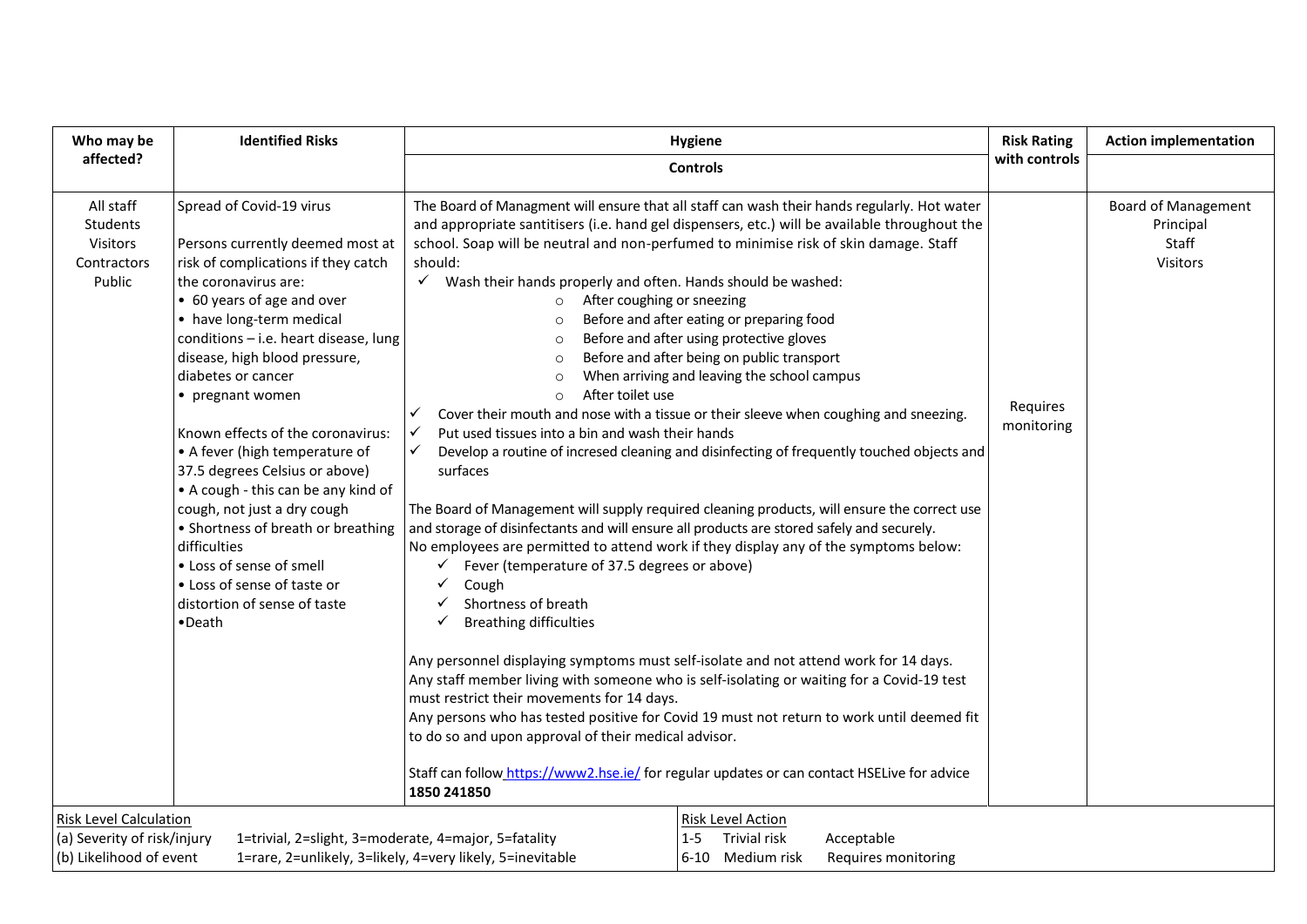| $(c)$ Risk Rating = (a) X (b) | 11-15 Severe risk<br>Requires immediate further action and control<br>16-25 Emergency risk Halt activity and review immediately |
|-------------------------------|---------------------------------------------------------------------------------------------------------------------------------|
| Assessment Date: June, 2020   | Assessor's Name:                                                                                                                |

| Who may be                                                                                                                 | <b>Identified Risks</b>                                                                                                                                                                                                                                                                                                                                                                                                                                                                                                                                                                                                                             | <b>Hygiene (continued)</b>                                                                                                                                                                                                                                                                                                                                                                                                                                                                                                                                                   |                                                                                                                                                                                                                                                                                                                                                                                                                                                                                                                                                                                                                                                                                                                                                                                                                                                                                                                                                                                                                                                                                                                                                       | <b>Risk Rating</b><br>with controls | <b>Action implementation</b>                                        |
|----------------------------------------------------------------------------------------------------------------------------|-----------------------------------------------------------------------------------------------------------------------------------------------------------------------------------------------------------------------------------------------------------------------------------------------------------------------------------------------------------------------------------------------------------------------------------------------------------------------------------------------------------------------------------------------------------------------------------------------------------------------------------------------------|------------------------------------------------------------------------------------------------------------------------------------------------------------------------------------------------------------------------------------------------------------------------------------------------------------------------------------------------------------------------------------------------------------------------------------------------------------------------------------------------------------------------------------------------------------------------------|-------------------------------------------------------------------------------------------------------------------------------------------------------------------------------------------------------------------------------------------------------------------------------------------------------------------------------------------------------------------------------------------------------------------------------------------------------------------------------------------------------------------------------------------------------------------------------------------------------------------------------------------------------------------------------------------------------------------------------------------------------------------------------------------------------------------------------------------------------------------------------------------------------------------------------------------------------------------------------------------------------------------------------------------------------------------------------------------------------------------------------------------------------|-------------------------------------|---------------------------------------------------------------------|
| affected?                                                                                                                  |                                                                                                                                                                                                                                                                                                                                                                                                                                                                                                                                                                                                                                                     | <b>Controls</b>                                                                                                                                                                                                                                                                                                                                                                                                                                                                                                                                                              |                                                                                                                                                                                                                                                                                                                                                                                                                                                                                                                                                                                                                                                                                                                                                                                                                                                                                                                                                                                                                                                                                                                                                       |                                     |                                                                     |
| All staff<br>Students<br>Visitors<br>Contractors<br>Public                                                                 | Spread of Covid-19 virus<br>Persons currently deemed most at<br>risk of complications if they catch<br>the coronavirus are:<br>• 60 years of age and over<br>• have long-term medical<br>conditions - i.e. heart disease, lung<br>disease, high blood pressure,<br>diabetes or cancer<br>• pregnant women<br>Known effects of the coronavirus:<br>• A fever (high temperature of<br>37.5 degrees Celsius or above)<br>• A cough - this can be any kind of<br>cough, not just a dry cough<br>• Shortness of breath or breathing<br>difficulties<br>• Loss of sense of smell<br>• Loss of sense of taste or<br>distortion of sense of taste<br>•Death | The Board of Management will ensure that:<br>school facility (buildings and grounds).<br>Appropriate social distancing markings are in place<br>$\checkmark$<br>Necessary PPE is available to staff<br>retained<br>$\checkmark$ Toilet facilities are cleaned regularly<br>All drinking water facilities will be shut down<br>wipes/disinfection products, paper towels and waste bins/bags)<br>$\checkmark$<br>applied<br>There is staggered use of canteen/kitchen or other communal facilities<br>$\checkmark$<br>do not overflow<br>$\checkmark$<br>day.<br>$\checkmark$ | Appropriate signage in line with public health guidelines will be displayed throughout<br>Standard cleaning and maintenance regimes are put in place and detailed records<br>Equipment sharing is minimised. Staff are encouraged not to share equipment<br>There is regular cleaning of frequently touched surfaces and that staff are provided<br>with essential cleaning materials to keep their own work areas clean (for example<br>$\checkmark$ All school equipment is sanitised – cleaning programmes to be devised to ensure that<br>shared equipment is cleaned and disinfected between use by different people<br>Covid compliant work areas to be available where social distancing guidelines can be<br>Bins are provided for disposal of waste materials (tissues, paper towels, wipes, etc.)<br>and that adequate waste collection arrangements to be put in place to ensure they<br>All waste collection points are emptied regularly throughout and at the end of each<br>Staff use gloves when removing rubbish bags or handling and disposing of any<br>rubbish. Wash hands with soap and water for at least 20 seconds afterwards | Requires<br>monitoring              | <b>Board of Management</b><br>Principal<br>Staff<br><b>Visitors</b> |
| <b>Risk Level Calculation</b><br>(a) Severity of risk/injury<br>(b) Likelihood of event<br>(c) Risk Rating = $(a)$ X $(b)$ | 1=trivial, 2=slight, 3=moderate, 4=major, 5=fatality                                                                                                                                                                                                                                                                                                                                                                                                                                                                                                                                                                                                | 1=rare, 2=unlikely, 3=likely, 4=very likely, 5=inevitable                                                                                                                                                                                                                                                                                                                                                                                                                                                                                                                    | Risk Level Action<br>Trivial risk<br>Acceptable<br>$1 - 5$<br>6-10 Medium risk<br>Requires monitoring<br>Requires immediate further action and control<br>11-15 Severe risk<br>16-25 Emergency risk Halt activity and review immediately                                                                                                                                                                                                                                                                                                                                                                                                                                                                                                                                                                                                                                                                                                                                                                                                                                                                                                              |                                     |                                                                     |
| Assessment Date: June, 2020                                                                                                |                                                                                                                                                                                                                                                                                                                                                                                                                                                                                                                                                                                                                                                     | Assessor's Name:                                                                                                                                                                                                                                                                                                                                                                                                                                                                                                                                                             |                                                                                                                                                                                                                                                                                                                                                                                                                                                                                                                                                                                                                                                                                                                                                                                                                                                                                                                                                                                                                                                                                                                                                       |                                     |                                                                     |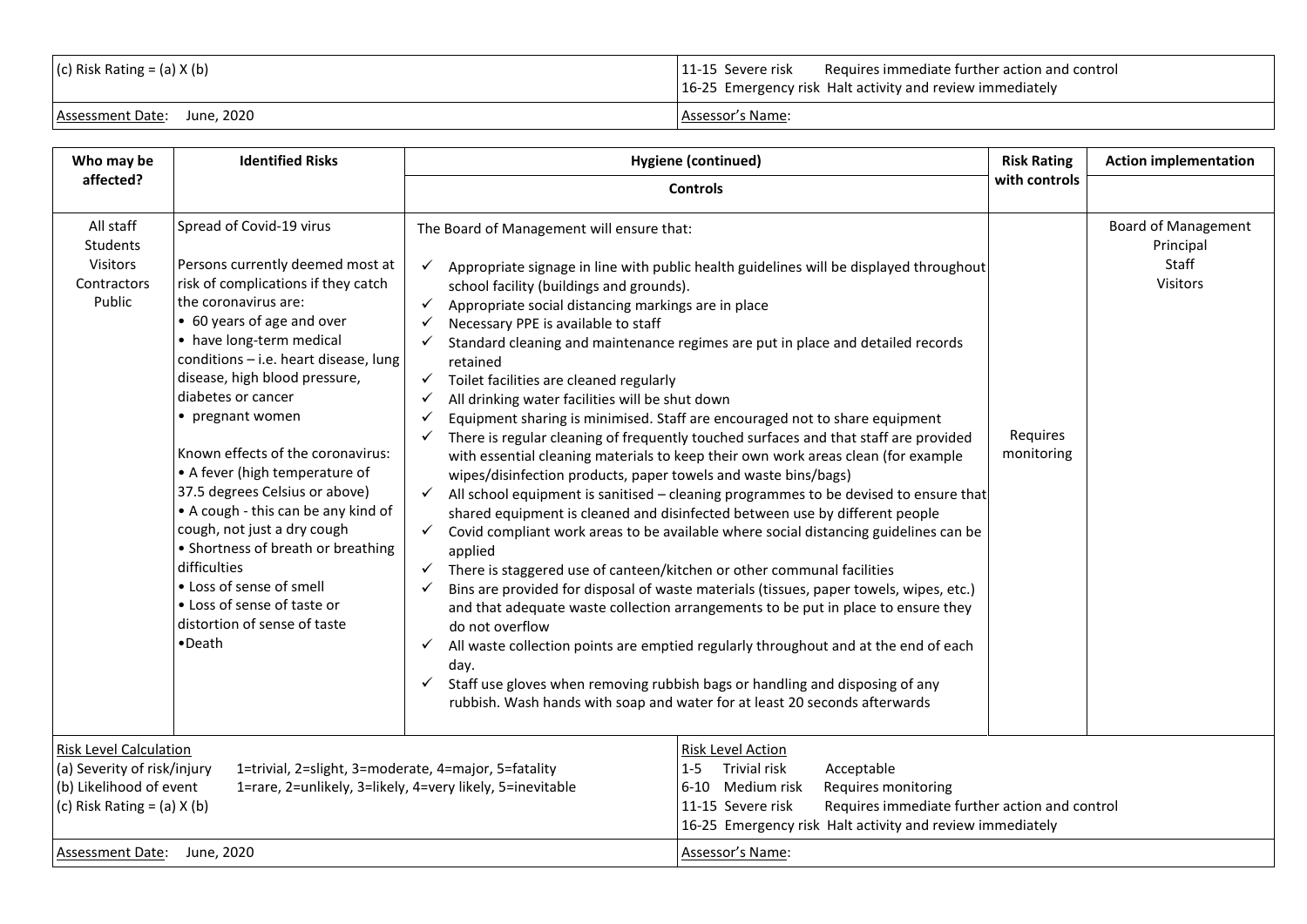| Who may be                                                                                                                                              | <b>Identified Risks</b>                                                                                                                                                                                                                                                                                                           | <b>Social Distancing</b>                                                                                                                                                                                                                                                                                                                                                                                                                                                                                                                                                                                                                                                                                                                                                                                                                                                                                            | <b>Risk Rating</b>     | <b>Action implementation</b>                                        |
|---------------------------------------------------------------------------------------------------------------------------------------------------------|-----------------------------------------------------------------------------------------------------------------------------------------------------------------------------------------------------------------------------------------------------------------------------------------------------------------------------------|---------------------------------------------------------------------------------------------------------------------------------------------------------------------------------------------------------------------------------------------------------------------------------------------------------------------------------------------------------------------------------------------------------------------------------------------------------------------------------------------------------------------------------------------------------------------------------------------------------------------------------------------------------------------------------------------------------------------------------------------------------------------------------------------------------------------------------------------------------------------------------------------------------------------|------------------------|---------------------------------------------------------------------|
| affected?                                                                                                                                               |                                                                                                                                                                                                                                                                                                                                   | <b>Controls</b>                                                                                                                                                                                                                                                                                                                                                                                                                                                                                                                                                                                                                                                                                                                                                                                                                                                                                                     | with controls          |                                                                     |
| All staff<br>Students<br>Visitors<br>Contractors<br>Public                                                                                              | Spread of Covid-19 virus<br>Persons currently deemed<br>most at risk of complications if<br>they catch the coronavirus are:<br>• 60 years of age and over<br>• have long-term medical<br>conditions - i.e. heart disease,<br>lung disease, high blood<br>pressure, diabetes or cancer<br>• pregnant women<br>Known effects of the | Physical distancing is a key control measure in reducing the spread of infection. The Board<br>Mangement will ensure that:<br>all persons will adhere to relevant social distancing rules in relation to entering the<br>$\checkmark$<br>school facility, use of welfare facilities and while working in the school<br>physical spacing at least 2 metres apart for work stations and common spaces, su<br>$\checkmark$<br>as entrances/exits, lifts, kithchen areas, canteens, stairs, where congregation or<br>queuing of staff, or students of vcisitors might occur<br>$\checkmark$ shared spaces such as changing and lockers rooms will be locked, if possible. If this<br>is not possible their use will be stagered between the different groups and the area<br>will be cleaned and disinfected between use<br>Break times will be staggered and school supervision procedures must be strictly adhered to | Requires<br>monitoring | <b>Board of Management</b><br>Principal<br>Staff<br><b>Visitors</b> |
|                                                                                                                                                         | coronavirus:<br>• A fever (high temperature of<br>37.5 degrees Celsius or above)<br>• A cough - this can be any<br>kind of cough, not just a dry<br>cough<br>• Shortness of breath or<br>breathing difficulties                                                                                                                   | Appropriate signage in line with public health guidelines will be displayed throughout<br>school facility (buildings and grounds)<br>Appropriate social distancing arangements will be in place throughout the facility<br>The need for for physical meetings will be minimised (by using teleconferencing facilities)<br>There is currently a strict no handshaking policy in place within the school<br>All staff, contractors and visitors should avoid direct physical contact with any other persons<br>far as possible<br>Where 2 metre distance cannot be maintained (DES guidance awaited)                                                                                                                                                                                                                                                                                                                  |                        |                                                                     |
| • Loss of sense of smell<br>• Loss of sense of taste or<br>distortion of sense of taste<br>suspended):<br>$\bullet$ Death<br>✓<br>✓<br>✓<br>✓<br>✓<br>✓ |                                                                                                                                                                                                                                                                                                                                   | Requirements for personnel working within 2 metres of each other (where activity cannot<br>$\checkmark$ No worker has symptoms of Covid-19<br>The close contact work cannot be avoided<br>Installation of physical barriers e.g. clear plastic sneeze guards<br>PPE is present in line with the approved risk assessment (full face mask, gloves,<br>etc) and public health advice<br>An exclusion zone for <2m work will be set up pre task commencement<br>Prior to donning appropriate PPE, staff will wash/sanitise their hands thoroughly                                                                                                                                                                                                                                                                                                                                                                      | Serious                |                                                                     |
| <b>Risk Level Calculation</b><br>(a) Severity of risk/injury                                                                                            |                                                                                                                                                                                                                                                                                                                                   | Risk Level Action<br>Trivial risk<br>Acceptable<br>$1 - 5$<br>6-10 Medium risk<br>Requires monitoring<br>1=trivial, 2=slight, 3=moderate, 4=major, 5=fatality                                                                                                                                                                                                                                                                                                                                                                                                                                                                                                                                                                                                                                                                                                                                                       |                        |                                                                     |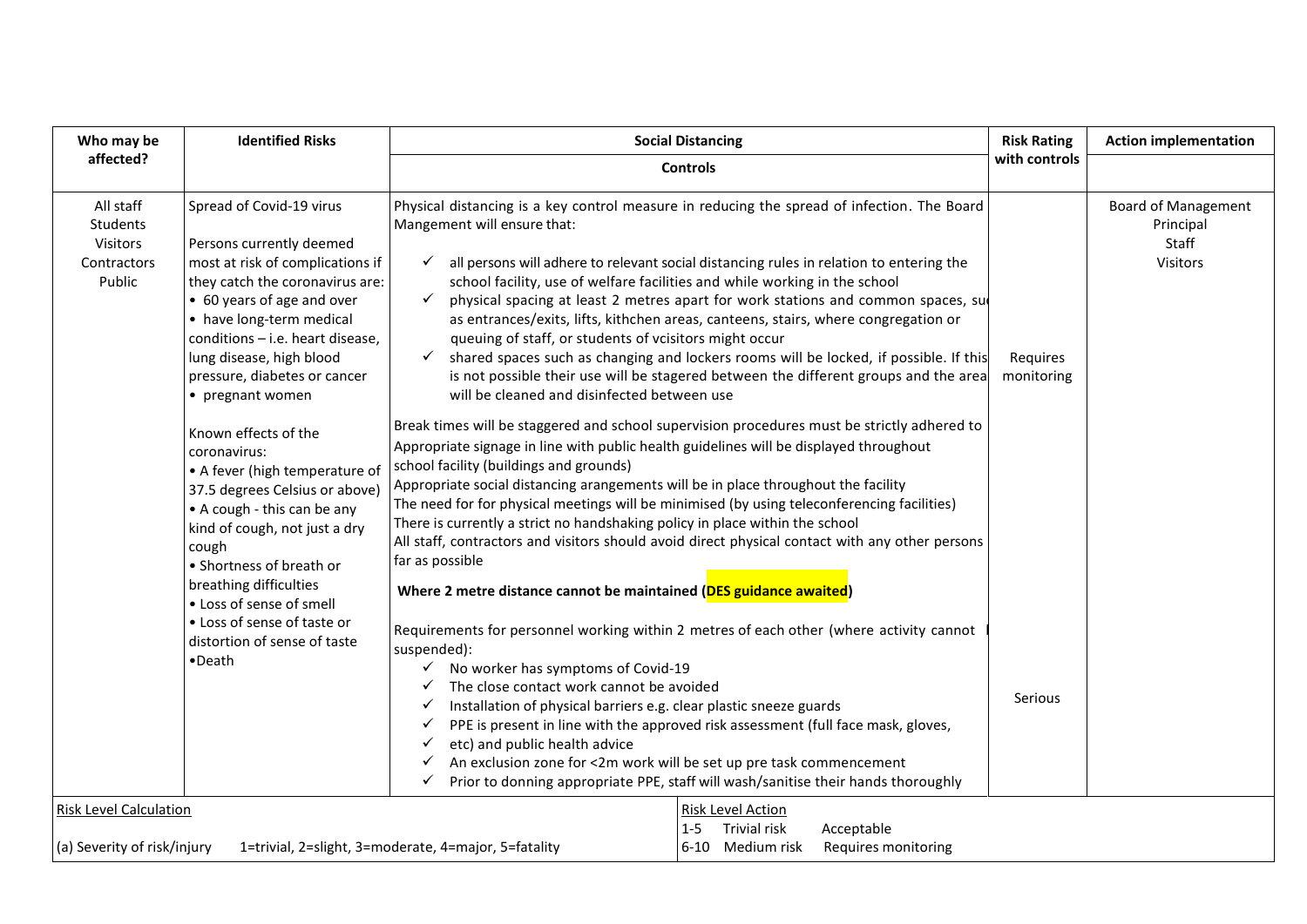| (b) Likelihood of event<br>$(c)$ Risk Rating = (a) X (b) | 1=rare, 2=unlikely, 3=likely, 4=very likely, 5=inevitable |                  | 11-15 Severe risk Requires immediate further action and control<br>16-25 Emergency risk Halt activity and review immediately |
|----------------------------------------------------------|-----------------------------------------------------------|------------------|------------------------------------------------------------------------------------------------------------------------------|
| Assessment Date: June, 2020                              |                                                           | Assessor's Name: |                                                                                                                              |

| Who may be                                                                                                                                                                                                                                                                                                                                                                                                                                                                                                                                                                                                                                                                                                                                                                                                                                                                                                                                                                                                                                                                                                                                                                                                                                                                                                                                                                                                                                                                                                                                                                                                                                                                                                                                                                                                                                                                                                                                                                                                                                                                                                                                                                                                                                                                | <b>Identified Risks</b> | <b>Cleaning</b>                                                                        | <b>Risk Rating</b> | <b>Action implementation</b> |  |  |
|---------------------------------------------------------------------------------------------------------------------------------------------------------------------------------------------------------------------------------------------------------------------------------------------------------------------------------------------------------------------------------------------------------------------------------------------------------------------------------------------------------------------------------------------------------------------------------------------------------------------------------------------------------------------------------------------------------------------------------------------------------------------------------------------------------------------------------------------------------------------------------------------------------------------------------------------------------------------------------------------------------------------------------------------------------------------------------------------------------------------------------------------------------------------------------------------------------------------------------------------------------------------------------------------------------------------------------------------------------------------------------------------------------------------------------------------------------------------------------------------------------------------------------------------------------------------------------------------------------------------------------------------------------------------------------------------------------------------------------------------------------------------------------------------------------------------------------------------------------------------------------------------------------------------------------------------------------------------------------------------------------------------------------------------------------------------------------------------------------------------------------------------------------------------------------------------------------------------------------------------------------------------------|-------------------------|----------------------------------------------------------------------------------------|--------------------|------------------------------|--|--|
| affected?                                                                                                                                                                                                                                                                                                                                                                                                                                                                                                                                                                                                                                                                                                                                                                                                                                                                                                                                                                                                                                                                                                                                                                                                                                                                                                                                                                                                                                                                                                                                                                                                                                                                                                                                                                                                                                                                                                                                                                                                                                                                                                                                                                                                                                                                 | <b>Controls</b>         | with controls                                                                          |                    |                              |  |  |
| Staff especially<br>Spread of Covid-19 virus<br><b>Board of Management</b><br>cleaning staff<br>Staff are responsible for cleaning personal items that have been brought to work<br>Principal<br>Staff<br>Persons currently deemed<br>and items handled at work or during breaks. Staff advised to clean personal items<br>most at risk of complications if<br>that they have bring to work (e.g. mobile phones) and to avoid leaving them down<br>on communal surfaces or they will need to clean the surface after the personal item<br>they catch the coronavirus are:<br>• 60 years of age and over<br>is removed<br>• have long-term medical<br>Cleaning staff will be trained in the new cleaning arrangements for the school<br>$\checkmark$<br>Requires<br>conditions - i.e. heart disease,<br>Sufficient cleaning materials and PPE will be available to allow for increased cleaning<br>✓<br>monitoring<br>lung disease, high blood<br>Cleaning staff will be instructed to wear gloves when cleaning and are aware of the<br>✓<br>need to wash their hands thoroughly with soap and water, both before and after<br>pressure, diabetes or cancer<br>• pregnant women<br>wearing gloves<br>System in place for the disposable of cleaning cloths and used wipes in a rubbish bag<br>$\checkmark$<br>Known effects of the<br>Current HSE guidance recommends waste such as cleaning waste, tissues etc. from a<br>person suspected of having Covid-19 should be double bagged and stored in a<br>coronavirus:<br>secure area for 72 hours before being presented for general waste collection<br>• A fever (high temperature of<br>37.5 degrees Celsius or above)<br>System in place to make sure reusable cleaning equipment including mop heads and<br>✓<br>• A cough - this can be any<br>non-disposable cloths are clean before re-use<br>kind of cough, not just a dry<br>System in place to ensure that equipment such as buckets are emptied and cleaned<br>$\checkmark$<br>with a fresh solution of disinfectant before re-use<br>cough<br>• Shortness of breath or<br>breathing difficulties<br>• Loss of sense of smell<br>• Loss of sense of taste or<br>distortion of sense of taste<br>•Death<br><b>Risk Level Calculation</b><br>Risk Level Action |                         |                                                                                        |                    |                              |  |  |
| (a) Severity of risk/injury                                                                                                                                                                                                                                                                                                                                                                                                                                                                                                                                                                                                                                                                                                                                                                                                                                                                                                                                                                                                                                                                                                                                                                                                                                                                                                                                                                                                                                                                                                                                                                                                                                                                                                                                                                                                                                                                                                                                                                                                                                                                                                                                                                                                                                               |                         | 1-5 Trivial risk<br>Acceptable<br>1=trivial, 2=slight, 3=moderate, 4=major, 5=fatality |                    |                              |  |  |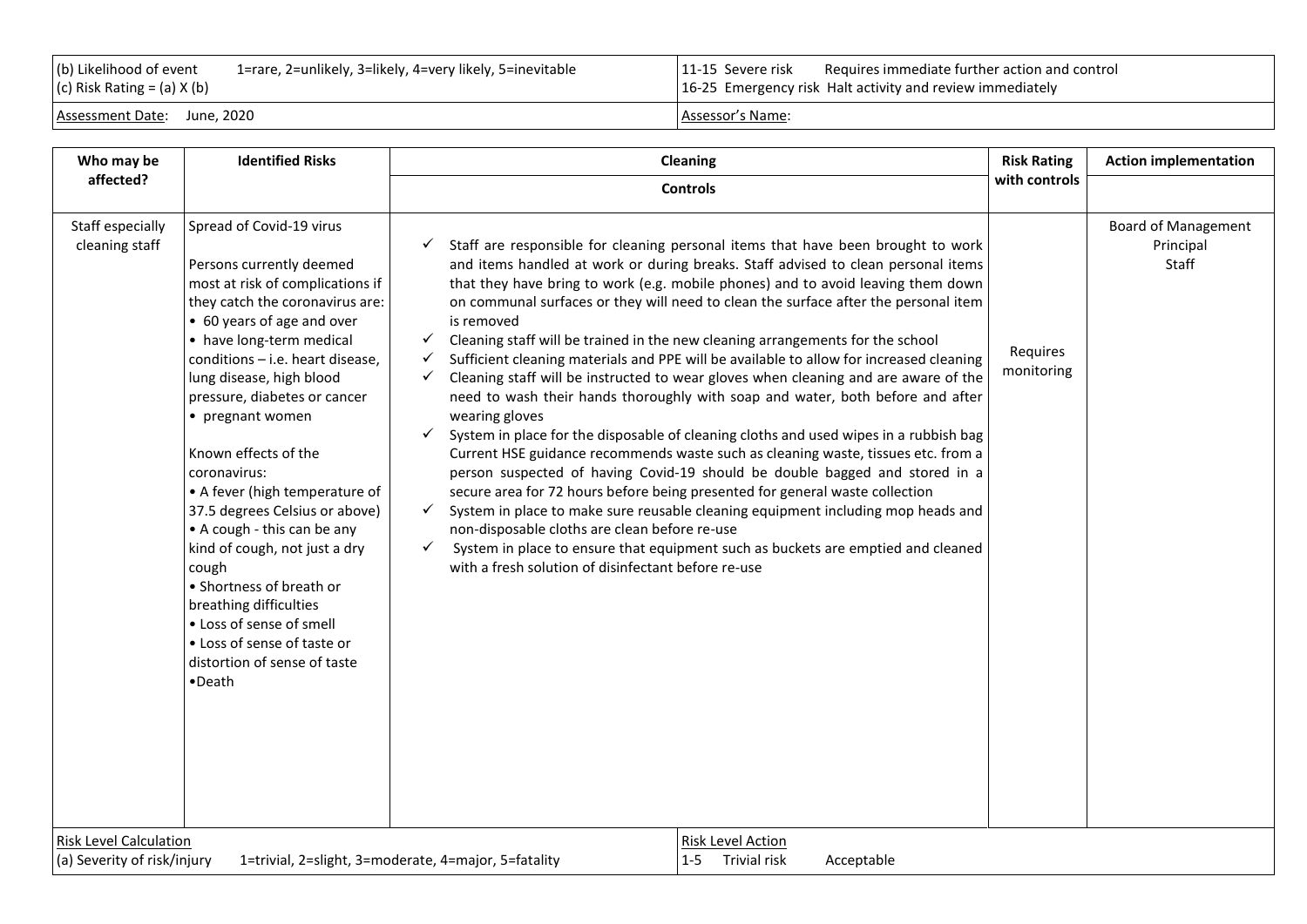| (b) Likelihood of event<br>1=rare, 2=unlikely, 3=likely, 4=very likely, 5=inevitable<br>(c) Risk Rating = $(a)$ X $(b)$    |                                                                                                                                                                                                                                                                                                                                                                                                                                                                                                                                                                                                                                                           |                                                                                                                                                                             | 6-10 Medium risk<br>Requires monitoring<br>11-15 Severe risk<br>Requires immediate further action and control<br>16-25 Emergency risk Halt activity and review immediately                                                                                                                                                                                                                                                                                                                              |                        |                                                                 |  |
|----------------------------------------------------------------------------------------------------------------------------|-----------------------------------------------------------------------------------------------------------------------------------------------------------------------------------------------------------------------------------------------------------------------------------------------------------------------------------------------------------------------------------------------------------------------------------------------------------------------------------------------------------------------------------------------------------------------------------------------------------------------------------------------------------|-----------------------------------------------------------------------------------------------------------------------------------------------------------------------------|---------------------------------------------------------------------------------------------------------------------------------------------------------------------------------------------------------------------------------------------------------------------------------------------------------------------------------------------------------------------------------------------------------------------------------------------------------------------------------------------------------|------------------------|-----------------------------------------------------------------|--|
| <b>Assessment Date:</b>                                                                                                    | June, 2020                                                                                                                                                                                                                                                                                                                                                                                                                                                                                                                                                                                                                                                |                                                                                                                                                                             | Assessor's Name:                                                                                                                                                                                                                                                                                                                                                                                                                                                                                        |                        |                                                                 |  |
| Who may be                                                                                                                 | <b>Identified Risks</b>                                                                                                                                                                                                                                                                                                                                                                                                                                                                                                                                                                                                                                   |                                                                                                                                                                             | Office and administration areas                                                                                                                                                                                                                                                                                                                                                                                                                                                                         | <b>Risk Rating</b>     | <b>Action implementation</b>                                    |  |
| affected?                                                                                                                  |                                                                                                                                                                                                                                                                                                                                                                                                                                                                                                                                                                                                                                                           |                                                                                                                                                                             | <b>Controls</b>                                                                                                                                                                                                                                                                                                                                                                                                                                                                                         | with controls          |                                                                 |  |
| Staff                                                                                                                      | Spread of Covid-19 virus<br>Persons currently deemed<br>most at risk of complications if<br>they catch the coronavirus are:<br>• 60 years of age and over<br>• have long-term medical<br>conditions - i.e. heart disease,<br>lung disease, high blood<br>pressure, diabetes or cancer<br>• pregnant women<br>Known effects of the<br>coronavirus:<br>• A fever (high temperature of<br>37.5 degrees Celsius or above)<br>• A cough - this can be any<br>kind of cough, not just a dry<br>cough<br>• Shortness of breath or<br>breathing difficulties<br>• Loss of sense of smell<br>• Loss of sense of taste or<br>distortion of sense of taste<br>•Death | $\bullet$<br>physical distancing between designated workstations and staff<br>workstation other than their own normal designated workstation.<br>protect health and safety. | Office capacity to be limited to facilitate the maintenance of minimum 2 metre<br>When working within an office, staff should ensure that they only utilise<br>workstations that ensure a minimum 2 metre physical distance from other persons.<br>For this purpose, staff may, therefore, on occasion be required to utilise another<br>The number of employees permitted to work within each office within the<br>workplace at any particular time shall be limited as a necessary control measure to | Requires<br>monitoring | <b>Board of Management</b><br>Principal<br>Administration staff |  |
| <b>Risk Level Calculation</b><br>(a) Severity of risk/injury<br>(b) Likelihood of event<br>(c) Risk Rating = $(a)$ X $(b)$ |                                                                                                                                                                                                                                                                                                                                                                                                                                                                                                                                                                                                                                                           | 1=trivial, 2=slight, 3=moderate, 4=major, 5=fatality<br>1=rare, 2=unlikely, 3=likely, 4=very likely, 5=inevitable                                                           | <b>Risk Level Action</b><br>Trivial risk<br>Acceptable<br>$1 - 5$<br>Medium risk<br>Requires monitoring<br>6-10<br>Requires immediate further action and control<br>11-15 Severe risk<br>16-25 Emergency risk Halt activity and review immediately                                                                                                                                                                                                                                                      |                        |                                                                 |  |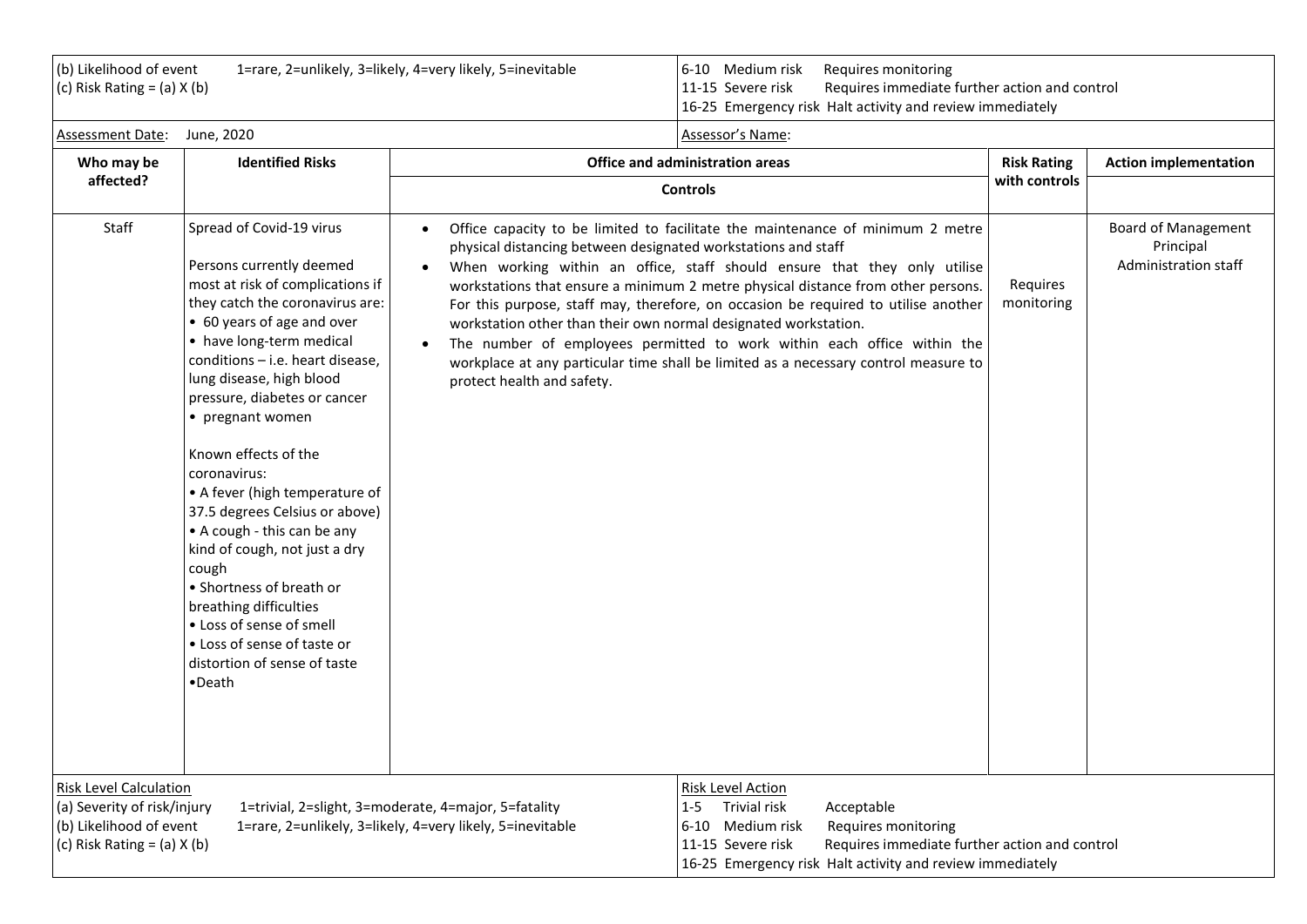| Who may be                                                                                                                                                                                                                                      | <b>Identified Risks</b><br>Use of PPE                                                                                                                                                                                                                                                                                                                                                                                                                                                                                                                                                                                                                     |                                                                                                                                                                                                                                                                                                                                                                                                                                                                                                                                                                                                                                                                                                                                                                                                                                                                                                                                                                                                                                                                                                                                                                                                                                                                                                                                                                                                                                                                                                                                                                                                                          | <b>Risk Rating</b>     | <b>Action implementation</b>                     |
|-------------------------------------------------------------------------------------------------------------------------------------------------------------------------------------------------------------------------------------------------|-----------------------------------------------------------------------------------------------------------------------------------------------------------------------------------------------------------------------------------------------------------------------------------------------------------------------------------------------------------------------------------------------------------------------------------------------------------------------------------------------------------------------------------------------------------------------------------------------------------------------------------------------------------|--------------------------------------------------------------------------------------------------------------------------------------------------------------------------------------------------------------------------------------------------------------------------------------------------------------------------------------------------------------------------------------------------------------------------------------------------------------------------------------------------------------------------------------------------------------------------------------------------------------------------------------------------------------------------------------------------------------------------------------------------------------------------------------------------------------------------------------------------------------------------------------------------------------------------------------------------------------------------------------------------------------------------------------------------------------------------------------------------------------------------------------------------------------------------------------------------------------------------------------------------------------------------------------------------------------------------------------------------------------------------------------------------------------------------------------------------------------------------------------------------------------------------------------------------------------------------------------------------------------------------|------------------------|--------------------------------------------------|
| affected?                                                                                                                                                                                                                                       |                                                                                                                                                                                                                                                                                                                                                                                                                                                                                                                                                                                                                                                           | with controls<br><b>Controls</b>                                                                                                                                                                                                                                                                                                                                                                                                                                                                                                                                                                                                                                                                                                                                                                                                                                                                                                                                                                                                                                                                                                                                                                                                                                                                                                                                                                                                                                                                                                                                                                                         |                        |                                                  |
| Staff                                                                                                                                                                                                                                           | Spread of Covid-19 virus<br>Persons currently deemed<br>most at risk of complications if<br>they catch the coronavirus are:<br>• 60 years of age and over<br>• have long-term medical<br>conditions - i.e. heart disease,<br>lung disease, high blood<br>pressure, diabetes or cancer<br>• pregnant women<br>Known effects of the<br>coronavirus:<br>• A fever (high temperature of<br>37.5 degrees Celsius or above)<br>• A cough - this can be any<br>kind of cough, not just a dry<br>cough<br>• Shortness of breath or<br>breathing difficulties<br>• Loss of sense of smell<br>• Loss of sense of taste or<br>distortion of sense of taste<br>•Death | The correct use of Personal Protective Equipment (PPE) such as face shields/visors or clear<br>plastic barriers or Perspex screens etc. may be required in some circumstances to address<br>identified risks of spread of the virus.<br>It would be expected that, following a risk assessment of tasks, a limited number of<br>employees will be required to use PPE for work activities.<br>Where PPE is required by staff, they will be notified accordingly and be provided with the<br>necessary PPE and provided with training and information in the proper use, cleaning,<br>storage and disposal of PPE.<br>PPE needs to be consistently and properly worn when required. In addition, it must be<br>regularly inspected, cleaned, maintained and replaced as necessary.<br>PPE will not be required to be worn within the school facility according to current<br>occupational and public health guidance.<br>Current general guidance from the HSE in relation to the wearing of face coverings, masks<br>available<br>and<br>gloves<br>is<br>at<br>the<br>following<br>Link:<br>https://www2.hse.ie/conditions/coronavirus/face-masks-disposable-gloves.html<br>Face masks will be provided to all staff and are available for optional use.<br>Gloves are not required generally within the workplace for infection prevention and control<br>purposes according to current guidance. Due to the risks associated with the usage of gloves,<br>the Board of Management will not be providing gloves to staff for general use.<br>*Face coverings are not recommended to be worn by children under 13 years. | Requires<br>monitoring | <b>Board of Management</b><br>Principal<br>Staff |
| <b>Risk Level Calculation</b><br>(a) Severity of risk/injury<br>1=trivial, 2=slight, 3=moderate, 4=major, 5=fatality<br>(b) Likelihood of event<br>1=rare, 2=unlikely, 3=likely, 4=very likely, 5=inevitable<br>(c) Risk Rating = $(a)$ X $(b)$ |                                                                                                                                                                                                                                                                                                                                                                                                                                                                                                                                                                                                                                                           | <b>Risk Level Action</b><br>Trivial risk<br>Acceptable<br>$1 - 5$<br>6-10 Medium risk<br>Requires monitoring<br>Requires immediate further action and control<br>11-15 Severe risk<br>16-25 Emergency risk Halt activity and review immediately                                                                                                                                                                                                                                                                                                                                                                                                                                                                                                                                                                                                                                                                                                                                                                                                                                                                                                                                                                                                                                                                                                                                                                                                                                                                                                                                                                          |                        |                                                  |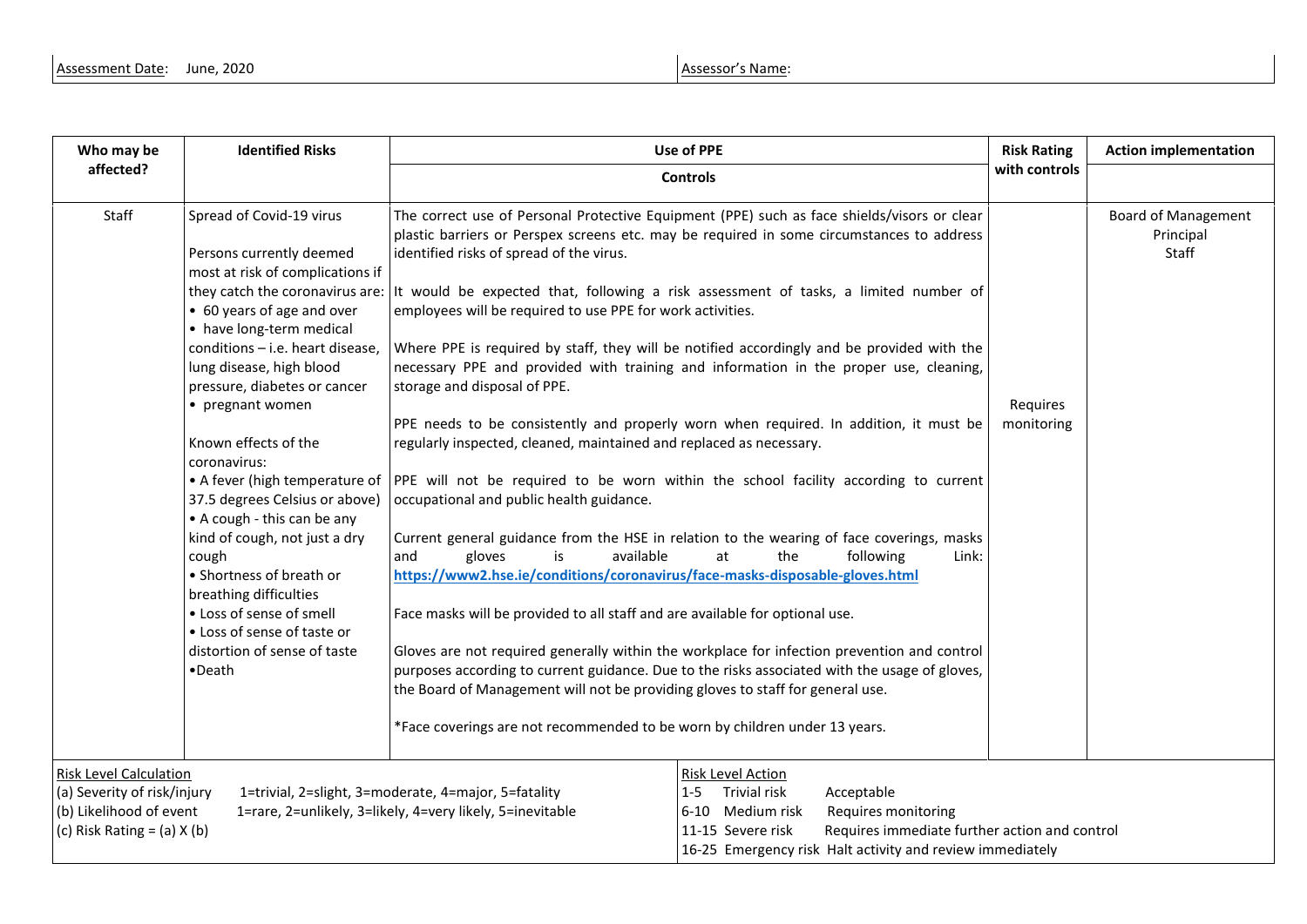| Who may be                                                                                                                 | <b>Identified Risks</b>                                                                                                                                                                                                                                                                                                                                                                                                                                                                                                                                                                                                                                   | Handling books and other resources during Covid-19                                                                                                                                                                                                                                                                                                                                                                                                                                                                                                                                                                                                                                                                                                                                                                                                                                                                                                                                                                                                                                                                                                                                                                                                                                                                   | <b>Risk Rating</b>     | <b>Action implementation</b>                     |
|----------------------------------------------------------------------------------------------------------------------------|-----------------------------------------------------------------------------------------------------------------------------------------------------------------------------------------------------------------------------------------------------------------------------------------------------------------------------------------------------------------------------------------------------------------------------------------------------------------------------------------------------------------------------------------------------------------------------------------------------------------------------------------------------------|----------------------------------------------------------------------------------------------------------------------------------------------------------------------------------------------------------------------------------------------------------------------------------------------------------------------------------------------------------------------------------------------------------------------------------------------------------------------------------------------------------------------------------------------------------------------------------------------------------------------------------------------------------------------------------------------------------------------------------------------------------------------------------------------------------------------------------------------------------------------------------------------------------------------------------------------------------------------------------------------------------------------------------------------------------------------------------------------------------------------------------------------------------------------------------------------------------------------------------------------------------------------------------------------------------------------|------------------------|--------------------------------------------------|
| affected?                                                                                                                  |                                                                                                                                                                                                                                                                                                                                                                                                                                                                                                                                                                                                                                                           | <b>Controls</b>                                                                                                                                                                                                                                                                                                                                                                                                                                                                                                                                                                                                                                                                                                                                                                                                                                                                                                                                                                                                                                                                                                                                                                                                                                                                                                      | with controls          |                                                  |
| Staff (particularly<br>SNAs, school<br>secretaries and<br>school book rental<br>co-ordinator)                              | Spread of Covid-19 virus<br>Persons currently deemed<br>most at risk of complications if<br>they catch the coronavirus are:<br>• 60 years of age and over<br>• have long-term medical<br>conditions - i.e. heart disease,<br>lung disease, high blood<br>pressure, diabetes or cancer<br>• pregnant women<br>Known effects of the<br>coronavirus:<br>• A fever (high temperature of<br>37.5 degrees Celsius or above)<br>• A cough - this can be any<br>kind of cough, not just a dry<br>cough<br>• Shortness of breath or<br>breathing difficulties<br>• Loss of sense of smell<br>• Loss of sense of taste or<br>distortion of sense of taste<br>•Death | The Board of Management has to prepare for the return of school books (book rental<br>scheme) and other resource materials (including IT equipment) so that these will be available<br>to students for the start of the new school year. The following guidelines are recommended<br>for staff when receiving or assisting in compiling resource packs:<br>Maintain physical distancing (currently 2 metres)<br>$\bullet$<br>Observe good hygiene (hand washing and respiratory etiquette, do not touch your<br>eyes, nose, mouth with unwashed hands, etc.) before and after handling books and<br>other materials returned to the school<br>Follow the agreed school protocols if you are displaying symptoms of Covid-19<br>Any books or other items (resource packs, computers, etc.) being returned to the<br>school should be quarantined for 72 hours. Quarantining means placing these items<br>in sealed boxes that are labelled with the time and date of the start of the 72-hour<br>quarantine period. These boxes should be stored in a separate location away from<br>active work areas within the school<br>Following the expiry of the 72-hour quarantine period the items may be unboxed,<br>cleaned and prepared for the next school year<br>Hands should be washed in line with relevant guidance | Requires<br>monitoring | <b>Board of Management</b><br>Principal<br>Staff |
| <b>Risk Level Calculation</b><br>(a) Severity of risk/injury<br>(b) Likelihood of event<br>(c) Risk Rating = $(a)$ X $(b)$ |                                                                                                                                                                                                                                                                                                                                                                                                                                                                                                                                                                                                                                                           | <b>Risk Level Action</b><br><b>Trivial risk</b><br>1=trivial, 2=slight, 3=moderate, 4=major, 5=fatality<br>Acceptable<br>$1-5$<br>1=rare, 2=unlikely, 3=likely, 4=very likely, 5=inevitable<br>6-10 Medium risk<br>Requires monitoring<br>11-15 Severe risk<br>Requires immediate further action and control<br>16-25 Emergency risk Halt activity and review immediately                                                                                                                                                                                                                                                                                                                                                                                                                                                                                                                                                                                                                                                                                                                                                                                                                                                                                                                                            |                        |                                                  |
| Assessment Date: June, 2020                                                                                                |                                                                                                                                                                                                                                                                                                                                                                                                                                                                                                                                                                                                                                                           | Assessor's Name:                                                                                                                                                                                                                                                                                                                                                                                                                                                                                                                                                                                                                                                                                                                                                                                                                                                                                                                                                                                                                                                                                                                                                                                                                                                                                                     |                        |                                                  |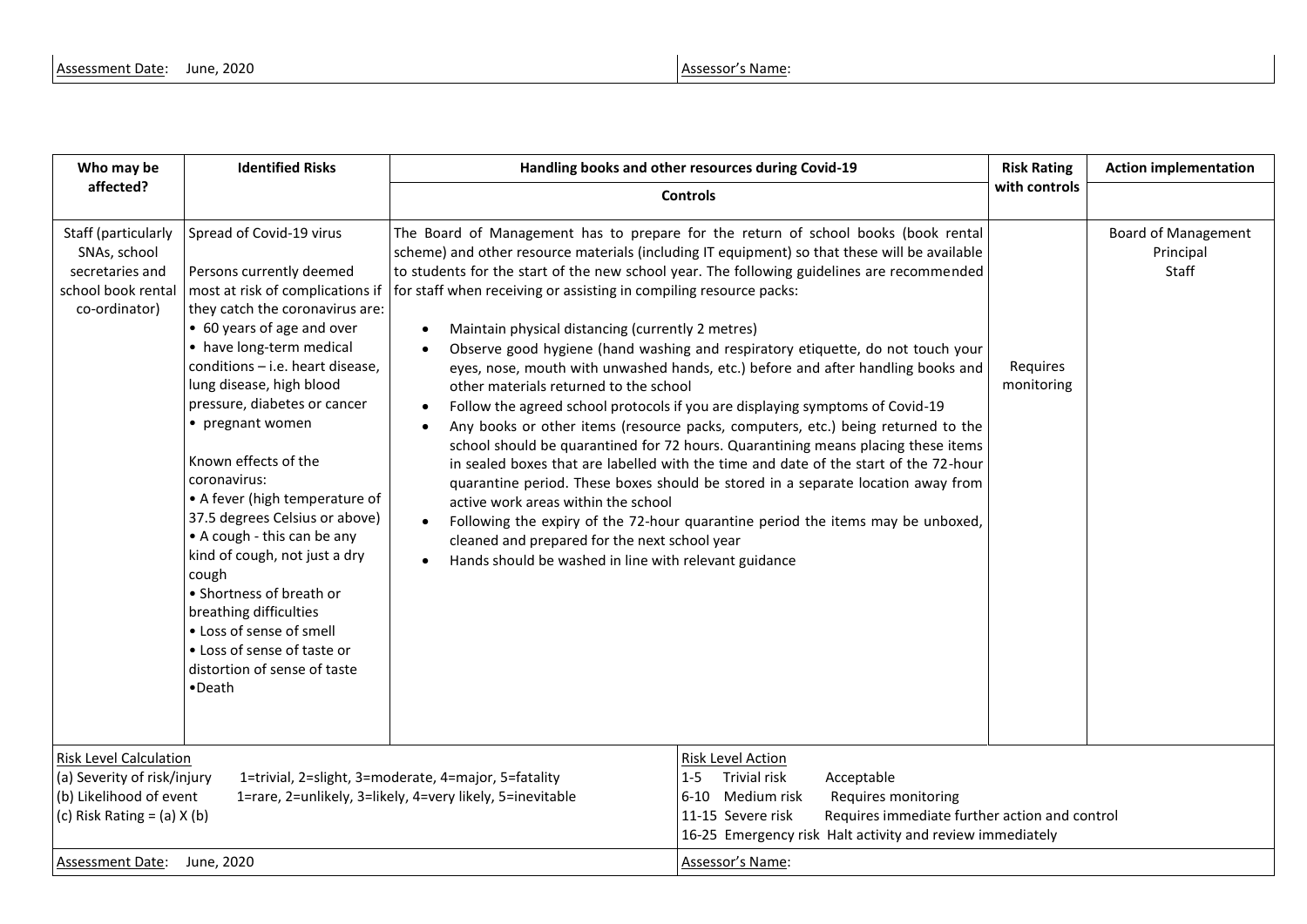| Who may be                                                   | <b>Identified Risks</b>                                                                                                                                                                                                                                                                                                                      | Using hand tools or equipment                                                                                                                                                                                                                                                                                                                                                                                                                                                                                                                                                                                                                                                                                                                               | <b>Risk Rating</b>     | <b>Action implementation</b>                     |  |  |
|--------------------------------------------------------------|----------------------------------------------------------------------------------------------------------------------------------------------------------------------------------------------------------------------------------------------------------------------------------------------------------------------------------------------|-------------------------------------------------------------------------------------------------------------------------------------------------------------------------------------------------------------------------------------------------------------------------------------------------------------------------------------------------------------------------------------------------------------------------------------------------------------------------------------------------------------------------------------------------------------------------------------------------------------------------------------------------------------------------------------------------------------------------------------------------------------|------------------------|--------------------------------------------------|--|--|
| affected?                                                    |                                                                                                                                                                                                                                                                                                                                              | with controls<br><b>Controls</b>                                                                                                                                                                                                                                                                                                                                                                                                                                                                                                                                                                                                                                                                                                                            |                        |                                                  |  |  |
| All staff                                                    | Spread of Covid-19 virus<br>Persons currently deemed<br>most at risk of complications if<br>they catch the coronavirus are:<br>• 60 years of age and over<br>• have long-term medical<br>conditions - i.e. heart disease,<br>lung disease, high blood<br>pressure, diabetes or cancer<br>• pregnant women                                    | $\checkmark$ Staff must wear the appropriate PPE for the nature of the work that they are<br>undertaking<br>All tools and equipment must be properly sanitised to prevent cross contamination<br>✓<br>Arrangements should be put in place for one individual to use the same tool,<br>$\checkmark$<br>equipment and machinery as far as is reasonably practicable<br>$\checkmark$ Cleaning material will<br>be available so<br>all tools can<br>that<br>be wiped down with disinfectant between each use<br>√ Work practices are organised to eliminate or reduce transmission points and staff<br>are trained in realtion to the same<br>$\checkmark$ All mobile machinery (including lawnmowers) must be thoroughly cleaned and<br>santisied prior to use | Requires<br>monitoring | <b>Board of Management</b><br>Principal<br>Staff |  |  |
|                                                              | Known effects of the<br>coronavirus:<br>• A fever (high temperature of<br>37.5 degrees Celsius or above)<br>• A cough - this can be any<br>kind of cough, not just a dry<br>cough<br>• Shortness of breath or<br>breathing difficulties<br>• Loss of sense of smell<br>• Loss of sense of taste or<br>distortion of sense of taste<br>•Death |                                                                                                                                                                                                                                                                                                                                                                                                                                                                                                                                                                                                                                                                                                                                                             |                        |                                                  |  |  |
| <b>Risk Level Calculation</b><br>(a) Severity of risk/injury | 1=trivial, 2=slight, 3=moderate, 4=major, 5=fatality                                                                                                                                                                                                                                                                                         | Risk Level Action<br>Trivial risk<br>$1 - 5$<br>Acceptable                                                                                                                                                                                                                                                                                                                                                                                                                                                                                                                                                                                                                                                                                                  |                        |                                                  |  |  |
| (b) Likelihood of event                                      |                                                                                                                                                                                                                                                                                                                                              | 1=rare, 2=unlikely, 3=likely, 4=very likely, 5=inevitable<br>6-10 Medium risk<br>Requires monitoring                                                                                                                                                                                                                                                                                                                                                                                                                                                                                                                                                                                                                                                        |                        |                                                  |  |  |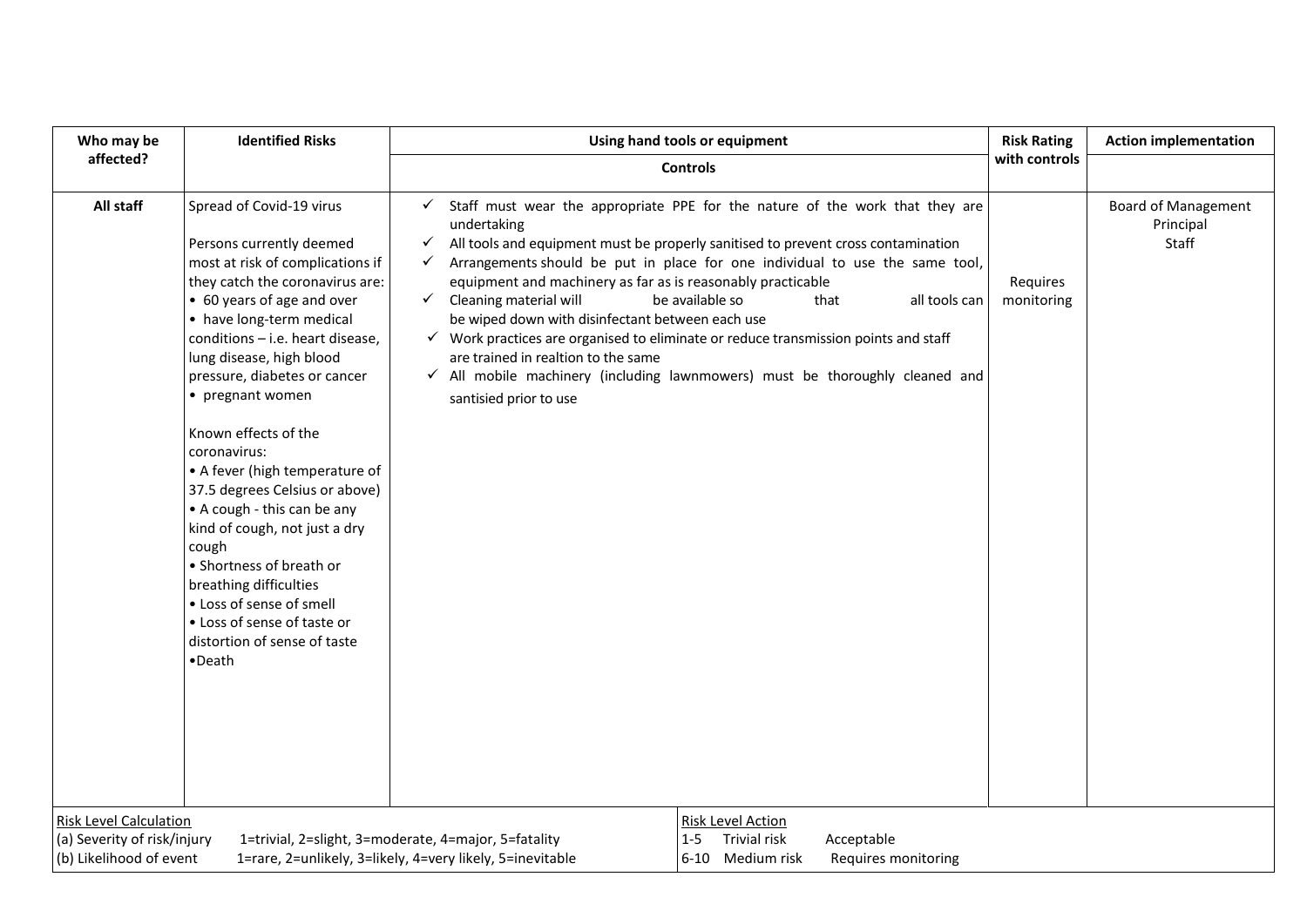| (c) Risk Rating = $(a)$ X $(b)$                                                                                                                                                                                                                                                                                                                                                                                                                                                                                                                                                                                                                                                                                                                                                                                                                  |                                                                                                                                                                                                                                                                                                                                                                                                                                                                                                                                                                                                                                                                                                                                                                                                                                                                                                                                                                                                                                                                                                                                                                                                                                                                                                                                                                                                                                                                                                                                                                                                                                                                                                                                                                                                                                                                                                                                                                                                                                                                   | 11-15 Severe risk<br>Requires immediate further action and control<br>16-25 Emergency risk Halt activity and review immediately |                                                  |  |
|--------------------------------------------------------------------------------------------------------------------------------------------------------------------------------------------------------------------------------------------------------------------------------------------------------------------------------------------------------------------------------------------------------------------------------------------------------------------------------------------------------------------------------------------------------------------------------------------------------------------------------------------------------------------------------------------------------------------------------------------------------------------------------------------------------------------------------------------------|-------------------------------------------------------------------------------------------------------------------------------------------------------------------------------------------------------------------------------------------------------------------------------------------------------------------------------------------------------------------------------------------------------------------------------------------------------------------------------------------------------------------------------------------------------------------------------------------------------------------------------------------------------------------------------------------------------------------------------------------------------------------------------------------------------------------------------------------------------------------------------------------------------------------------------------------------------------------------------------------------------------------------------------------------------------------------------------------------------------------------------------------------------------------------------------------------------------------------------------------------------------------------------------------------------------------------------------------------------------------------------------------------------------------------------------------------------------------------------------------------------------------------------------------------------------------------------------------------------------------------------------------------------------------------------------------------------------------------------------------------------------------------------------------------------------------------------------------------------------------------------------------------------------------------------------------------------------------------------------------------------------------------------------------------------------------|---------------------------------------------------------------------------------------------------------------------------------|--------------------------------------------------|--|
| Assessment Date:<br>June, 2020                                                                                                                                                                                                                                                                                                                                                                                                                                                                                                                                                                                                                                                                                                                                                                                                                   | Assessor's Name:                                                                                                                                                                                                                                                                                                                                                                                                                                                                                                                                                                                                                                                                                                                                                                                                                                                                                                                                                                                                                                                                                                                                                                                                                                                                                                                                                                                                                                                                                                                                                                                                                                                                                                                                                                                                                                                                                                                                                                                                                                                  |                                                                                                                                 |                                                  |  |
| <b>Identified Risks</b><br>Who may be                                                                                                                                                                                                                                                                                                                                                                                                                                                                                                                                                                                                                                                                                                                                                                                                            | Dealing with a suspected case of Covid-19                                                                                                                                                                                                                                                                                                                                                                                                                                                                                                                                                                                                                                                                                                                                                                                                                                                                                                                                                                                                                                                                                                                                                                                                                                                                                                                                                                                                                                                                                                                                                                                                                                                                                                                                                                                                                                                                                                                                                                                                                         | <b>Risk Rating</b>                                                                                                              | <b>Action implementation</b>                     |  |
| affected?                                                                                                                                                                                                                                                                                                                                                                                                                                                                                                                                                                                                                                                                                                                                                                                                                                        | <b>Controls</b>                                                                                                                                                                                                                                                                                                                                                                                                                                                                                                                                                                                                                                                                                                                                                                                                                                                                                                                                                                                                                                                                                                                                                                                                                                                                                                                                                                                                                                                                                                                                                                                                                                                                                                                                                                                                                                                                                                                                                                                                                                                   | with controls                                                                                                                   |                                                  |  |
| Staff<br>Spread of Covid-19 virus<br>The Board of Management will:<br><b>Students</b><br>Visitors<br>Persons currently deemed<br>Contractors<br>most at risk of complications if<br>$\checkmark$<br>they catch the coronavirus are:<br>• 60 years of age and over<br>• have long-term medical<br>conditions - i.e. heart disease.<br>lung disease, high blood<br>pressure, diabetes or cancer<br>• pregnant women<br>Known effects of the<br>coronavirus:<br>• A fever (high temperature of<br>37.5 degrees Celsius or above)<br>• A cough - this can be any<br>kind of cough, not just a dry<br>cough<br>• Shortness of breath or<br>breathing difficulties<br>$\checkmark$<br>• Loss of sense of smell<br>• Loss of sense of taste or<br>distortion of sense of taste<br>✓<br>$\bullet$ Death<br>$\checkmark$<br><b>Risk Level Calculation</b> | $\checkmark$ Appoint an appropriate person for dealing with suspected cases. This<br>person could be the Covid supervisor<br>Have a designated isolation area available within the school building. The<br>designated area and the route to the designated area should be easily<br>accessible and as far as is reasonable and practicable, should be<br>accessible by people with disabilities. The possibility of having more than<br>one person displaying signs of Covid-19 needs to be considered so having<br>additional isolation areas available or another contingency plan for<br>dealing with additional cases must be planned. It would be important that<br>the designated area has the ability to isolate the person behind a closed<br>door and away from other workers<br>If a person displays symptoms of Covid-19 the following procedure is to be implemented:<br>$\checkmark$ Isolate the person and have a procedure in place to accompany the<br>individual to the designated isolation area via the isolation route, keeping<br>at least 2 metres away from the symptomatic person and also making<br>sure that others maintain a distance of at least 2 metres from the<br>symptomatic person at all times.<br>Provide a mask for the person presenting with symptoms if one is<br>available. He/she should wear the mask if in a common area with other<br>people or while exiting the premises.<br>Assess whether the individual who is displaying symptoms can<br>immediately be directed to go home and call their doctor and continue<br>self-isolation at home.<br>Facilitate the person presenting with symptoms remaining in isolation if<br>they cannot immediately go home and facilitate them calling their doctor.<br>The individual should avoid touching people, surfaces and objects. Advice<br>should be given to the person presenting with symptoms to cover their<br>mouth and nose with the disposable tissue provided when they cough or<br>sneeze and put the tissue in the waste bag provided<br>Risk Level Action | Requires<br>monitoring                                                                                                          | <b>Board of Management</b><br>Principal<br>Staff |  |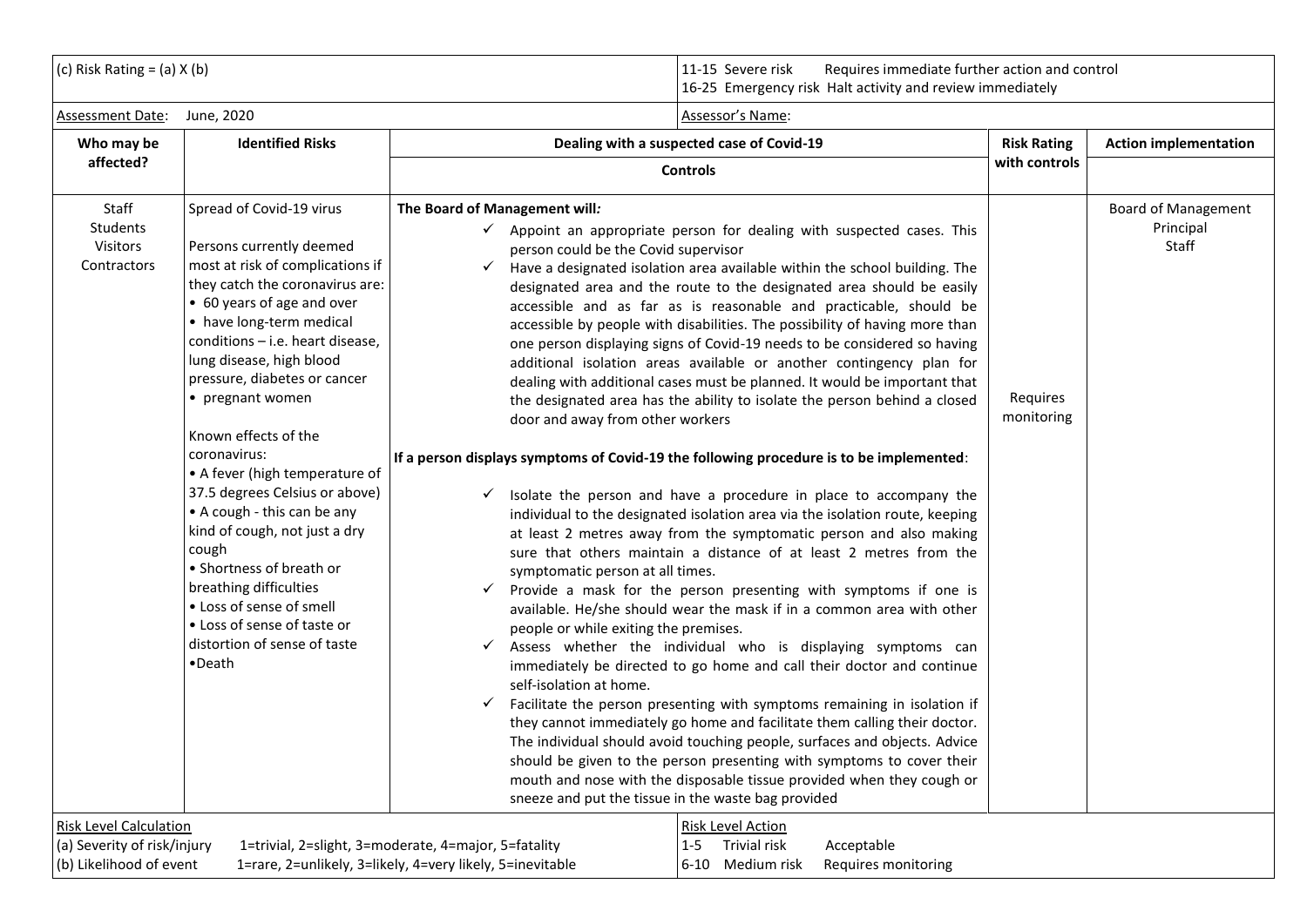(c) Risk Rating = (a) X (b)  $\vert$  11-15 Severe risk Requires immediate further action and control 16-25 Emergency risk Halt activity and review immediately

| Assessment Date:                                                                        | June, 2020                                                                                                                                                                                                                                                                                                                                                                                                                                                                                                                                                                                                                                                         | Assessor's Name:                                                                                                                                                                                                                                                                                                                                                                                                                                                                                                                                                                                                                                                                      |                        |                                           |
|-----------------------------------------------------------------------------------------|--------------------------------------------------------------------------------------------------------------------------------------------------------------------------------------------------------------------------------------------------------------------------------------------------------------------------------------------------------------------------------------------------------------------------------------------------------------------------------------------------------------------------------------------------------------------------------------------------------------------------------------------------------------------|---------------------------------------------------------------------------------------------------------------------------------------------------------------------------------------------------------------------------------------------------------------------------------------------------------------------------------------------------------------------------------------------------------------------------------------------------------------------------------------------------------------------------------------------------------------------------------------------------------------------------------------------------------------------------------------|------------------------|-------------------------------------------|
| Who may be                                                                              | <b>Identified Risks</b>                                                                                                                                                                                                                                                                                                                                                                                                                                                                                                                                                                                                                                            | Dealing with a suspected case of Covid-19 (continued)                                                                                                                                                                                                                                                                                                                                                                                                                                                                                                                                                                                                                                 | <b>Risk Rating</b>     | <b>Action implementation</b>              |
| affected?                                                                               |                                                                                                                                                                                                                                                                                                                                                                                                                                                                                                                                                                                                                                                                    | <b>Controls</b>                                                                                                                                                                                                                                                                                                                                                                                                                                                                                                                                                                                                                                                                       | with controls          |                                           |
| Staff<br>Students<br>Visitors<br>Contractors                                            | Spread of Covid-19 virus<br>Persons currently deemed<br>most at risk of complications if<br>they catch the coronavirus are:<br>• 60 years of age and over<br>• have long-term medical<br>conditions - i.e. heart disease,<br>lung disease, high blood<br>pressure, diabetes or cancer<br>• pregnant women<br>Known effects of the<br>coronavirus:<br>• A fever (high temperature of<br>37.5 degrees Celsius or above)<br>• A cough - this can be any<br>kind of cough, not just a dry<br>cough<br>• Shortness of breath or<br>breathing difficulties<br>• Loss of sense of smell<br>• Loss of sense of taste or<br>distortion of sense of taste<br>$\bullet$ Death | $\checkmark$ If the person is well enough to go home, arrange for them to be<br>transported home by a family member, as soon as possible and advise<br>them to inform their general practitioner by phone of their symptoms.<br>Public transport of any kind should not be used<br>If they are too unwell to go home or advice is required, contact 999 or 112<br>$\checkmark$<br>and inform them that the sick person is a Covid-19 suspect.<br>Carry out an assessment of the incident which will form part of<br>$\checkmark$<br>determining follow-up actions and recovery.<br>Arrange for appropriate cleaning of the isolation area and work areas<br>$\checkmark$<br>involved. | Requires<br>monitoring | Board of Management<br>Principal<br>Staff |
| <b>Risk Level Calculation</b><br>(a) Severity of risk/injury<br>(b) Likelihood of event | 1=trivial, 2=slight, 3=moderate, 4=major, 5=fatality                                                                                                                                                                                                                                                                                                                                                                                                                                                                                                                                                                                                               | Risk Level Action<br><b>Trivial risk</b><br>Acceptable<br>$1 - 5$<br>1=rare, 2=unlikely, 3=likely, 4=very likely, 5=inevitable<br>6-10 Medium risk<br>Requires monitoring                                                                                                                                                                                                                                                                                                                                                                                                                                                                                                             |                        |                                           |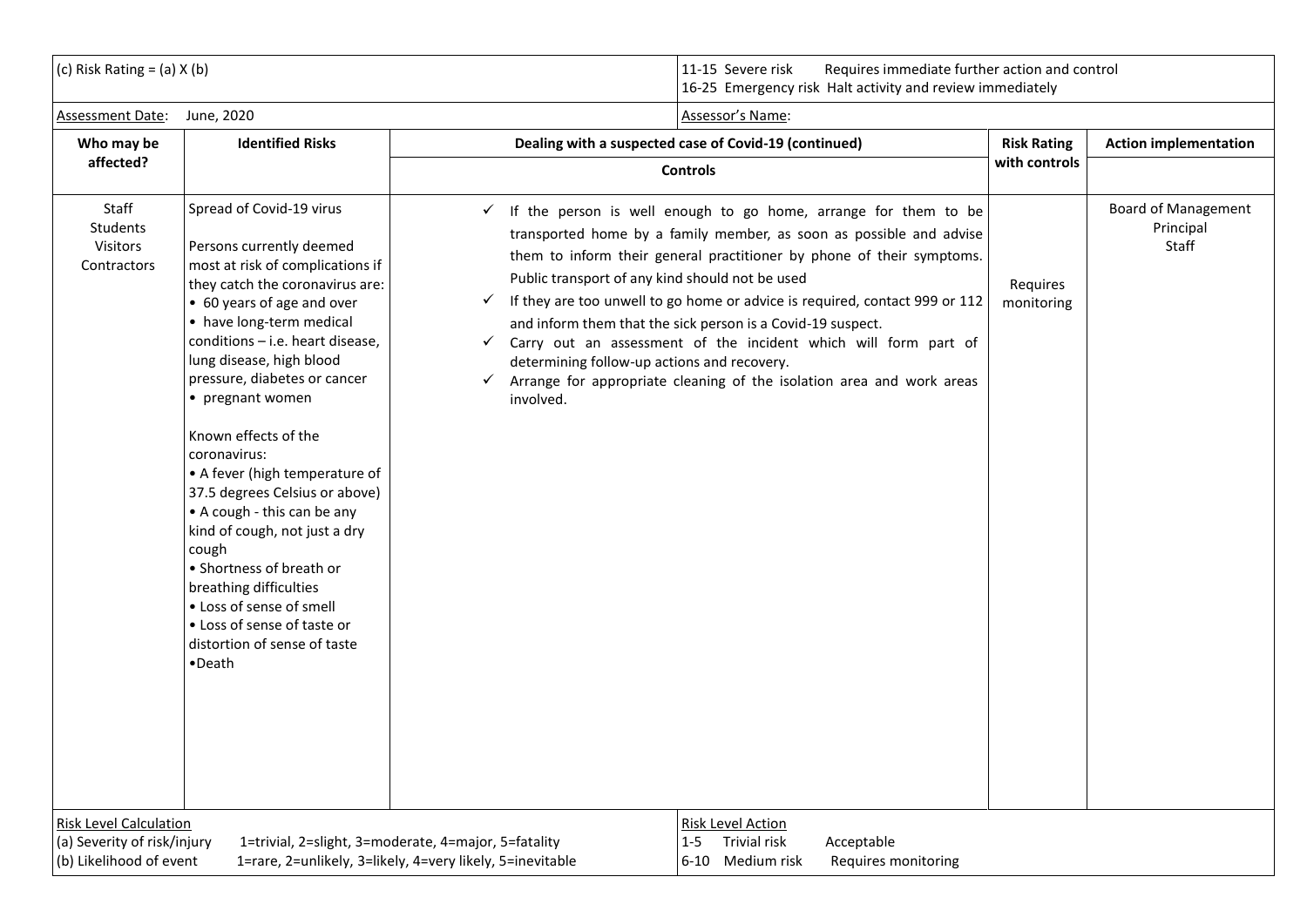| $(C)$ Risk Rating = (a) X (b) | Requires immediate further action and control<br>Severe risk<br>16-25 Emergency risk Halt activity and review immediately |
|-------------------------------|---------------------------------------------------------------------------------------------------------------------------|
|                               |                                                                                                                           |

| Assessment Date:                                                                        | June, 2020                                                                                                                                                                                                                                                                                                                                                                                                                                                                                                                                                                                                                                                | Assessor's Name:                                                                                                                                                                                                                                                                                                                                                             |                                                                                                                                                                                                                                                                                                                                                                                                                                                                                                                                                                                                                                                                                                                                                                                                                                                                                                                                                                                                                                                                                                                                                                                                                                                                                                                                                                                                                         |                                   |                                                           |
|-----------------------------------------------------------------------------------------|-----------------------------------------------------------------------------------------------------------------------------------------------------------------------------------------------------------------------------------------------------------------------------------------------------------------------------------------------------------------------------------------------------------------------------------------------------------------------------------------------------------------------------------------------------------------------------------------------------------------------------------------------------------|------------------------------------------------------------------------------------------------------------------------------------------------------------------------------------------------------------------------------------------------------------------------------------------------------------------------------------------------------------------------------|-------------------------------------------------------------------------------------------------------------------------------------------------------------------------------------------------------------------------------------------------------------------------------------------------------------------------------------------------------------------------------------------------------------------------------------------------------------------------------------------------------------------------------------------------------------------------------------------------------------------------------------------------------------------------------------------------------------------------------------------------------------------------------------------------------------------------------------------------------------------------------------------------------------------------------------------------------------------------------------------------------------------------------------------------------------------------------------------------------------------------------------------------------------------------------------------------------------------------------------------------------------------------------------------------------------------------------------------------------------------------------------------------------------------------|-----------------------------------|-----------------------------------------------------------|
| Who may be                                                                              | <b>Identified Risks</b>                                                                                                                                                                                                                                                                                                                                                                                                                                                                                                                                                                                                                                   |                                                                                                                                                                                                                                                                                                                                                                              | Covid-19 cleaning                                                                                                                                                                                                                                                                                                                                                                                                                                                                                                                                                                                                                                                                                                                                                                                                                                                                                                                                                                                                                                                                                                                                                                                                                                                                                                                                                                                                       | <b>Risk Rating</b>                | <b>Action implementation</b>                              |
| affected?                                                                               |                                                                                                                                                                                                                                                                                                                                                                                                                                                                                                                                                                                                                                                           |                                                                                                                                                                                                                                                                                                                                                                              | <b>Controls</b>                                                                                                                                                                                                                                                                                                                                                                                                                                                                                                                                                                                                                                                                                                                                                                                                                                                                                                                                                                                                                                                                                                                                                                                                                                                                                                                                                                                                         | with controls                     |                                                           |
| Staff<br>Students<br>Visitors                                                           | Spread of Covid-19 virus<br>Persons currently deemed<br>most at risk of complications if<br>they catch the coronavirus are:<br>• 60 years of age and over<br>• have long-term medical<br>conditions - i.e. heart disease,<br>lung disease, high blood<br>pressure, diabetes or cancer<br>• pregnant women<br>Known effects of the<br>coronavirus:<br>• A fever (high temperature of<br>37.5 degrees Celsius or above)<br>• A cough - this can be any<br>kind of cough, not just a dry<br>cough<br>• Shortness of breath or<br>breathing difficulties<br>• Loss of sense of smell<br>• Loss of sense of taste or<br>distortion of sense of taste<br>•Death | $\checkmark$<br>infection on to other people<br>$\checkmark$<br>$\checkmark$<br>regular rubbish after cleaning is finished<br>$\checkmark$<br>stairwells and door handles<br>$\checkmark$<br>nose, as well as wearing gloves and apron<br>$\checkmark$<br>aprons and other protection used while cleaning<br>$\checkmark$<br>be cleaned thoroughly as normal<br>$\checkmark$ | It is recommended cleaning an area with normal household disinfectant after a<br>suspected coronavirus (Covid-19) case. This will reduce the risk of passing the<br>The area should be kept closed and secure for 72 hours (if possible) fro cleaning as the<br>amount of virus living on surfaces will have reduced significantly by 72 hours<br>For cleaning purposes, wear a face mask, disposable or washing up gloves. These<br>should be double-bagged, then stored securely for 72 hours then thrown away in the<br>Using a disposable cloth, first clean hard surfaces with warm soapy water. Then<br>disinfect these surfaces with the cleaning products you normally use. Pay particular<br>attention to frequently touched areas and surfaces, such as toilets, banisters on<br>If an area has been heavily contaminated, such as with visible bodily fluids, from a<br>person with coronavirus (Covid-19), consider using protection for the eyes, mouth and<br>Wash hands regularly with soap and water for 20 seconds and after removing gloves,<br>Public areas where a symptomatic individual has passed through and spent minimal<br>time, such as corridors, but which are not visibly contaminated with body fluids can<br>All surfaces that the symptomatic person has come into contact with must be cleaned<br>and disinfected, including objects which are visibly contaminated with body fluids | Serious<br>Requires<br>monitoring | <b>Board of Management</b><br>Principal<br>Cleaning staff |
| <b>Risk Level Calculation</b><br>(a) Severity of risk/injury<br>(b) Likelihood of event | 1=trivial, 2=slight, 3=moderate, 4=major, 5=fatality                                                                                                                                                                                                                                                                                                                                                                                                                                                                                                                                                                                                      | 1=rare, 2=unlikely, 3=likely, 4=very likely, 5=inevitable                                                                                                                                                                                                                                                                                                                    | <b>Risk Level Action</b><br><b>Trivial risk</b><br>$1 - 5$<br>Acceptable<br>6-10 Medium risk<br>Requires monitoring                                                                                                                                                                                                                                                                                                                                                                                                                                                                                                                                                                                                                                                                                                                                                                                                                                                                                                                                                                                                                                                                                                                                                                                                                                                                                                     |                                   |                                                           |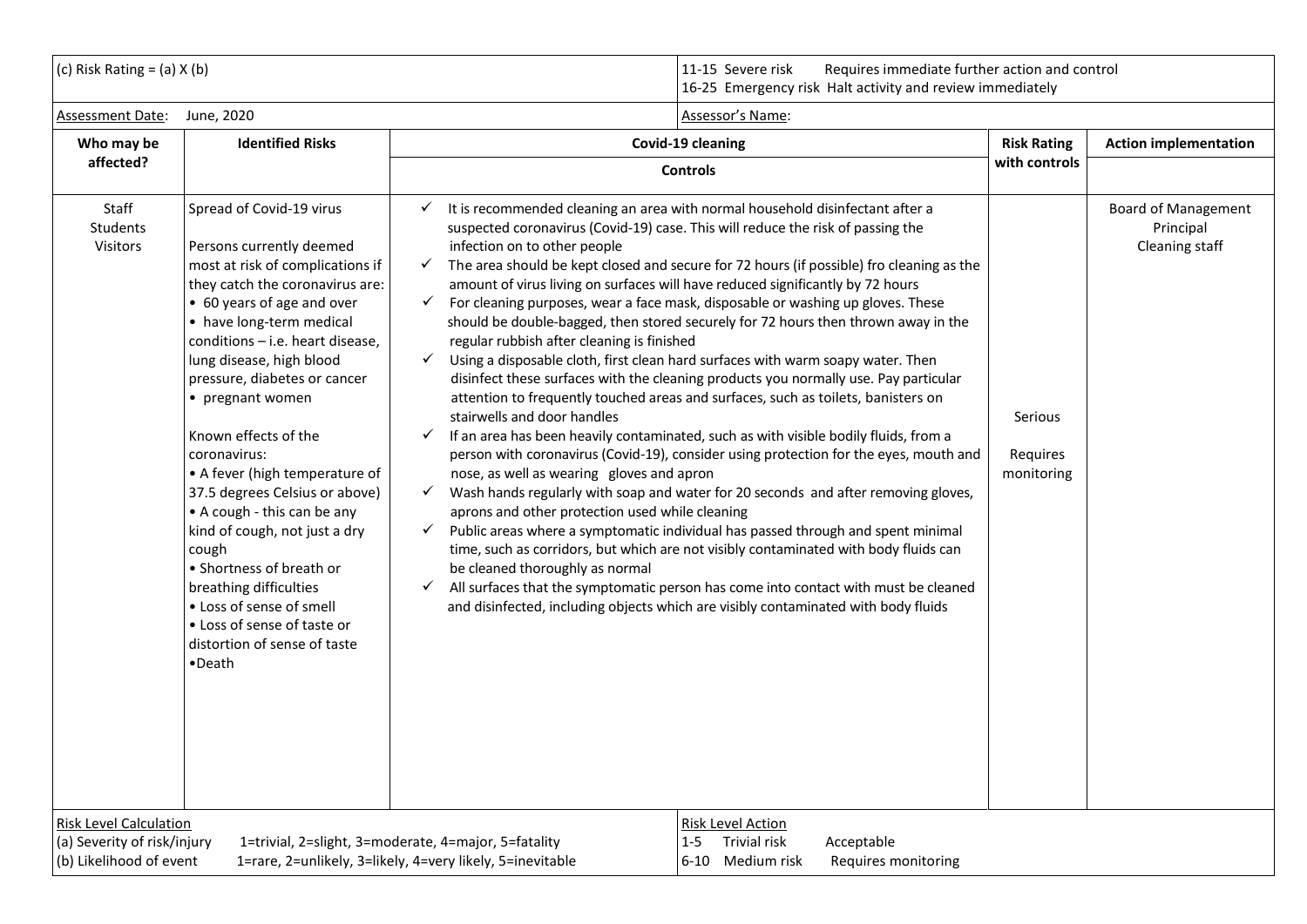| (c) Risk Rating = (a) $X$ (b) | Requires immediate further action and control<br>-Severe risk<br><sup>1</sup> 5 Emergency risk Halt activity and review immediately<br>16-25 |
|-------------------------------|----------------------------------------------------------------------------------------------------------------------------------------------|
|                               |                                                                                                                                              |

| June, 2020                                                                                                                                                                                                                                                                                                                                                                                                                                                                                                                                                                                                                                                | Assessor's Name:                                                                                                                                                                                                                                                                                                                                                                                                                                                                                                                                                                                                                                                                                                                                                                                                                                                                                                                                                                    |                                                                                                                                        |                                                                                                                                           |
|-----------------------------------------------------------------------------------------------------------------------------------------------------------------------------------------------------------------------------------------------------------------------------------------------------------------------------------------------------------------------------------------------------------------------------------------------------------------------------------------------------------------------------------------------------------------------------------------------------------------------------------------------------------|-------------------------------------------------------------------------------------------------------------------------------------------------------------------------------------------------------------------------------------------------------------------------------------------------------------------------------------------------------------------------------------------------------------------------------------------------------------------------------------------------------------------------------------------------------------------------------------------------------------------------------------------------------------------------------------------------------------------------------------------------------------------------------------------------------------------------------------------------------------------------------------------------------------------------------------------------------------------------------------|----------------------------------------------------------------------------------------------------------------------------------------|-------------------------------------------------------------------------------------------------------------------------------------------|
| <b>Identified Risks</b>                                                                                                                                                                                                                                                                                                                                                                                                                                                                                                                                                                                                                                   | Cleaning a space with a suspected/confirmed case of Covid-19                                                                                                                                                                                                                                                                                                                                                                                                                                                                                                                                                                                                                                                                                                                                                                                                                                                                                                                        |                                                                                                                                        | <b>Action implementation</b>                                                                                                              |
|                                                                                                                                                                                                                                                                                                                                                                                                                                                                                                                                                                                                                                                           | <b>Controls</b>                                                                                                                                                                                                                                                                                                                                                                                                                                                                                                                                                                                                                                                                                                                                                                                                                                                                                                                                                                     |                                                                                                                                        |                                                                                                                                           |
| Spread of Covid-19 virus<br>Persons currently deemed<br>most at risk of complications if<br>they catch the coronavirus are:<br>• 60 years of age and over<br>• have long-term medical<br>conditions - i.e. heart disease,<br>lung disease, high blood<br>pressure, diabetes or cancer<br>• pregnant women<br>Known effects of the<br>coronavirus:<br>• A fever (high temperature of<br>37.5 degrees Celsius or above)<br>• A cough - this can be any<br>kind of cough, not just a dry<br>cough<br>• Shortness of breath or<br>breathing difficulties<br>• Loss of sense of smell<br>• Loss of sense of taste or<br>distortion of sense of taste<br>•Death | Use disposable cloths or paper roll and disposable mob heads to clean all hard surfaces,<br>floors, chairs, door handles and sanitary fittings, using an approved and recognised detergent<br>times<br>Disinfectants used should be checked to ensure that they are effective against enveloped<br>viruses<br><b>Additionally:</b><br>Avoid creating splashes and spray when cleaning.<br>Any cloths and mop heads used must be disposed of and should be put into waste bags as<br>outlined below.<br>When items cannot be cleaned using detergents or laundered (upholstered furniture of<br>mattresses for example) steam cleaning should be used<br>Any items that have been heavily contaminated with bodyfluids and that cannot be cleaned by<br>washing should be disposed of<br>If possible, keep an area closed off and secure for 72 hours. After this time the amount of virus<br>contamination will have decreased substantially, and cleaning can take place as normal | Serious<br>Requires<br>monitoring                                                                                                      | <b>Board of Management</b><br>Principal<br>Cleaning staff                                                                                 |
| (a) Severity of risk/injury<br>(b) Likelihood of event                                                                                                                                                                                                                                                                                                                                                                                                                                                                                                                                                                                                    | Trivial risk<br>$1 - 5$<br>Acceptable<br>6-10 Medium risk<br>Requires monitoring                                                                                                                                                                                                                                                                                                                                                                                                                                                                                                                                                                                                                                                                                                                                                                                                                                                                                                    |                                                                                                                                        |                                                                                                                                           |
|                                                                                                                                                                                                                                                                                                                                                                                                                                                                                                                                                                                                                                                           | <b>Risk Level Calculation</b>                                                                                                                                                                                                                                                                                                                                                                                                                                                                                                                                                                                                                                                                                                                                                                                                                                                                                                                                                       | Risk Level Action<br>1=trivial, 2=slight, 3=moderate, 4=major, 5=fatality<br>1=rare, 2=unlikely, 3=likely, 4=very likely, 5=inevitable | <b>Risk Rating</b><br>with controls<br>and disinfectant in line with the manufacturer's instructions for dilution, aplication and contact |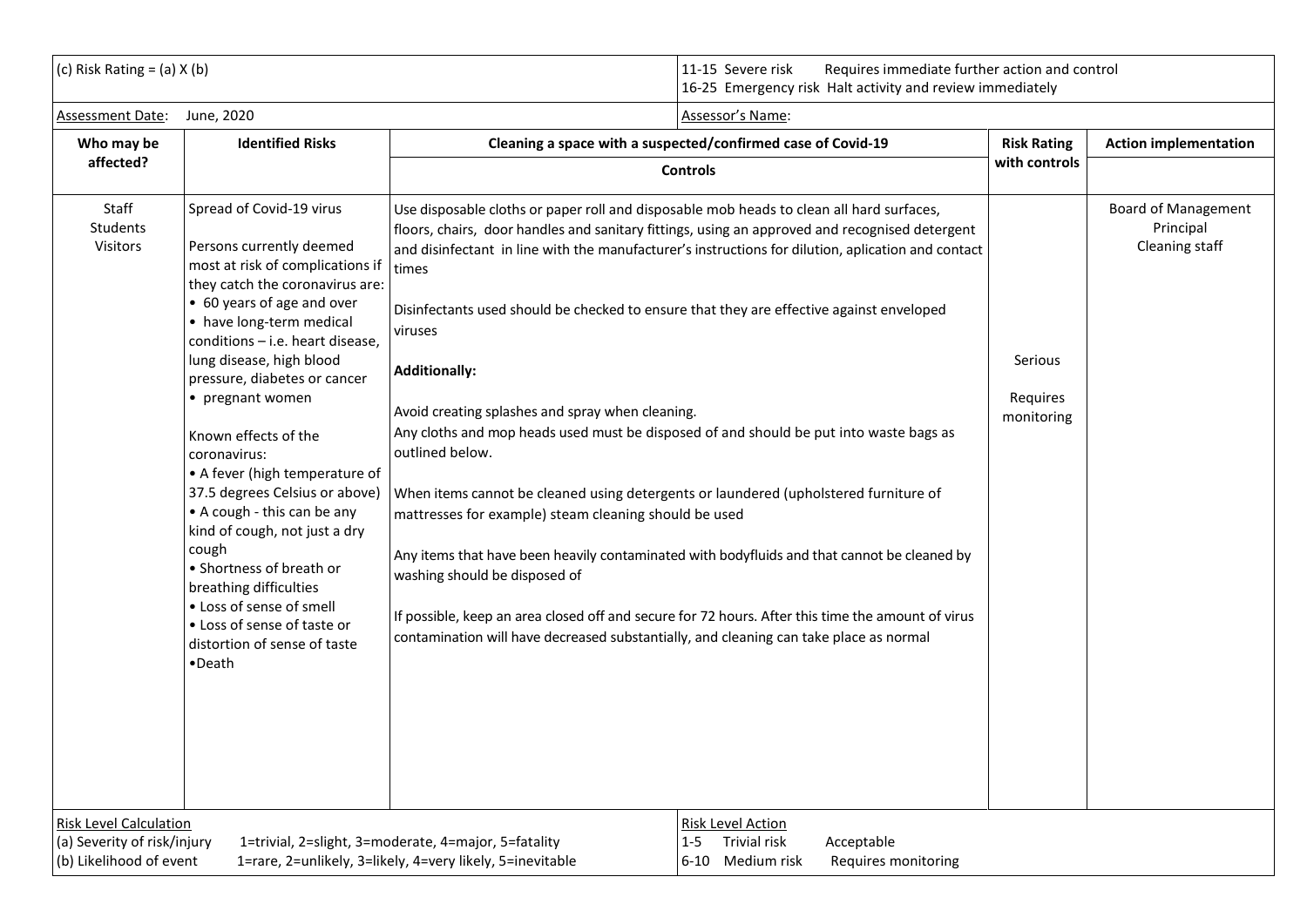(c) Risk Rating = (a) X (b)  $\vert$  11-15 Severe risk Requires immediate further action and control 16-25 Emergency risk Halt activity and review immediately

| Assessment Date:                                                                        | June, 2020                                                                                                                                                                                                                                                                                                                                                                                                                                                                                                                                                                                                                                                | Assessor's Name:                                                                                                                                                                                                                                                                                                                                                                                                                                                                                                                                                                                                                                                                                                                                                                                                                                                                                                                                                                                                                                                                                                                                                                                                                                                                                                       |                                   |                                                           |
|-----------------------------------------------------------------------------------------|-----------------------------------------------------------------------------------------------------------------------------------------------------------------------------------------------------------------------------------------------------------------------------------------------------------------------------------------------------------------------------------------------------------------------------------------------------------------------------------------------------------------------------------------------------------------------------------------------------------------------------------------------------------|------------------------------------------------------------------------------------------------------------------------------------------------------------------------------------------------------------------------------------------------------------------------------------------------------------------------------------------------------------------------------------------------------------------------------------------------------------------------------------------------------------------------------------------------------------------------------------------------------------------------------------------------------------------------------------------------------------------------------------------------------------------------------------------------------------------------------------------------------------------------------------------------------------------------------------------------------------------------------------------------------------------------------------------------------------------------------------------------------------------------------------------------------------------------------------------------------------------------------------------------------------------------------------------------------------------------|-----------------------------------|-----------------------------------------------------------|
| Who may be                                                                              | <b>Identified Risks</b>                                                                                                                                                                                                                                                                                                                                                                                                                                                                                                                                                                                                                                   | Cleaning a space with a suspected/confirmed case of Covid-19 (continued)                                                                                                                                                                                                                                                                                                                                                                                                                                                                                                                                                                                                                                                                                                                                                                                                                                                                                                                                                                                                                                                                                                                                                                                                                                               | <b>Risk Rating</b>                | <b>Action implementation</b>                              |
| affected?                                                                               |                                                                                                                                                                                                                                                                                                                                                                                                                                                                                                                                                                                                                                                           | <b>Controls</b>                                                                                                                                                                                                                                                                                                                                                                                                                                                                                                                                                                                                                                                                                                                                                                                                                                                                                                                                                                                                                                                                                                                                                                                                                                                                                                        | with controls                     |                                                           |
| Staff<br><b>Students</b><br><b>Visitors</b>                                             | Spread of Covid-19 virus<br>Persons currently deemed<br>most at risk of complications if<br>they catch the coronavirus are:<br>• 60 years of age and over<br>• have long-term medical<br>conditions - i.e. heart disease,<br>lung disease, high blood<br>pressure, diabetes or cancer<br>• pregnant women<br>Known effects of the<br>coronavirus:<br>• A fever (high temperature of<br>37.5 degrees Celsius or above)<br>• A cough - this can be any<br>kind of cough, not just a dry<br>cough<br>• Shortness of breath or<br>breathing difficulties<br>• Loss of sense of smell<br>• Loss of sense of taste or<br>distortion of sense of taste<br>•Death | Laundry<br>Wash items in accordance with the manufacturer's instructions. Use the warmest<br>✓<br>water setting and dry items completely. Dirty laundry that has been in contact with<br>an unwell person can be washed with other people's items. Do not shake dirty<br>laundry as this minimises the possibility of dispersing the virus through the air<br>Clean and disinfect anything used for transporting laundry with your usual products,<br>$\checkmark$<br>in line with the cleaning guidance outlined above<br><b>Waste Management</b><br>$\checkmark$ Waste should be put in a plastic rubbish bag and tied when full<br>The plastic bag should then be placed in a second bin bag and tied<br>$\checkmark$<br>It should be put in a suitable and secure place and marked for storage until the<br>$\checkmark$<br>individual's test results are known<br>All waste should be stored safely and kept away from children. You should not put<br>$\checkmark$<br>waste in communal waste areas until negative test results are known or the waste<br>has been stored for at least 72 hours<br>If the individual tests negative, the waste can be put in with the normal waste. If the<br>$\checkmark$<br>individual tests positive, then store it for at least 72 hours and put in with the normal<br>waste | Serious<br>Requires<br>monitoring | <b>Board of Management</b><br>Principal<br>Cleaning staff |
| <b>Risk Level Calculation</b><br>(a) Severity of risk/injury<br>(b) Likelihood of event |                                                                                                                                                                                                                                                                                                                                                                                                                                                                                                                                                                                                                                                           | <b>Risk Level Action</b><br><b>Trivial risk</b><br>1=trivial, 2=slight, 3=moderate, 4=major, 5=fatality<br>Acceptable<br>$1 - 5$<br>1=rare, 2=unlikely, 3=likely, 4=very likely, 5=inevitable<br>6-10 Medium risk<br>Requires monitoring                                                                                                                                                                                                                                                                                                                                                                                                                                                                                                                                                                                                                                                                                                                                                                                                                                                                                                                                                                                                                                                                               |                                   |                                                           |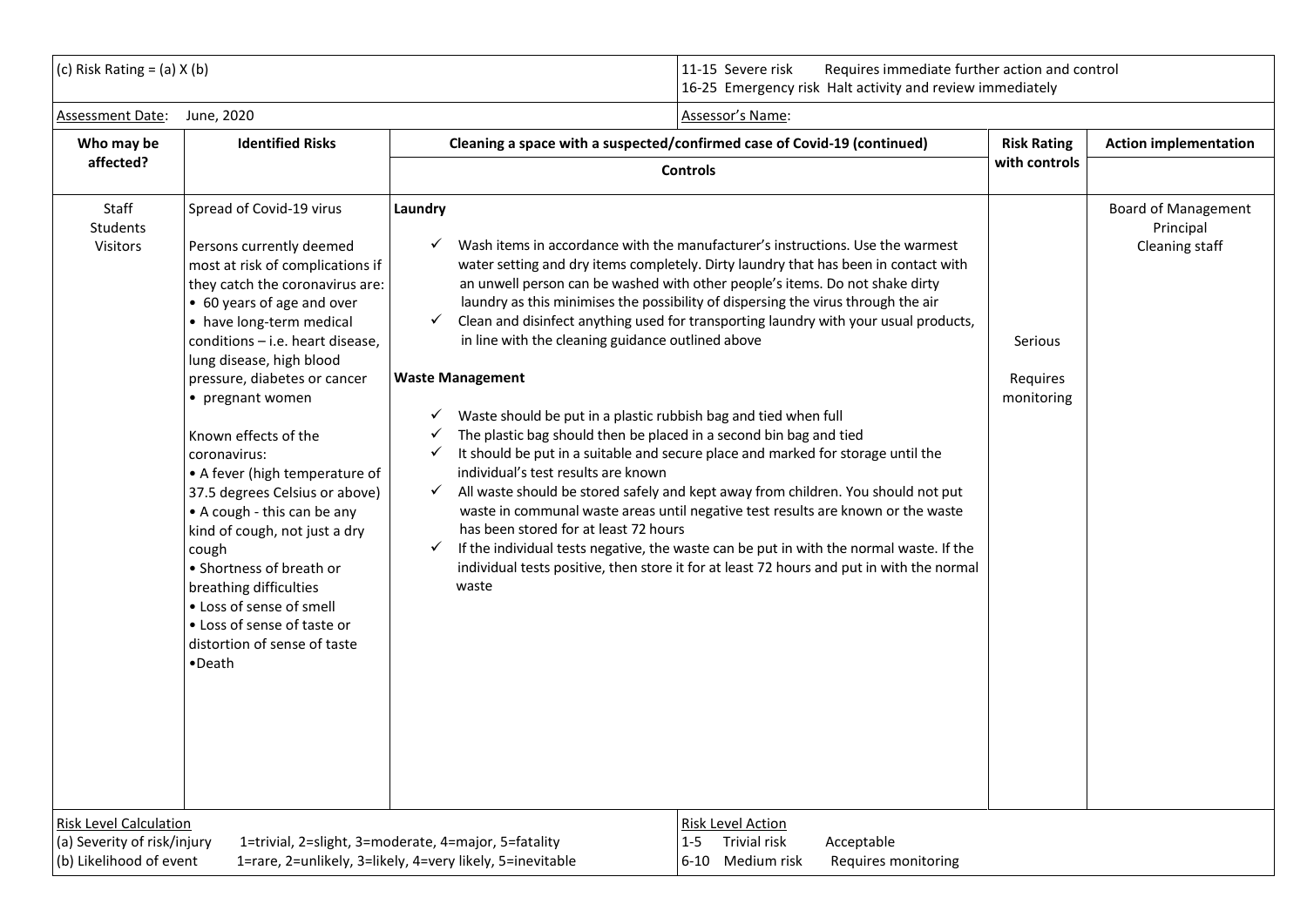| $ (c)$ Risk Rating = $(a)$ X $(b)$ | $\vert$ 11-15 Severe risk Requires immediate further action and control<br>16-25 Emergency risk Halt activity and review immediately |
|------------------------------------|--------------------------------------------------------------------------------------------------------------------------------------|
| Assessment Date: June, 2020        | Assessor's Name:                                                                                                                     |

| Who may be                                                                          | <b>Identified Risks</b>                                                                                                                                                                                                                                                                                                                                                                                                                                                                                                                                                            |                                                                                                                                                                                                                                                         | Travel to and from work                                                                                                                                                                                                                                                                                                            | <b>Risk Rating</b>     | <b>Action implementation</b> |
|-------------------------------------------------------------------------------------|------------------------------------------------------------------------------------------------------------------------------------------------------------------------------------------------------------------------------------------------------------------------------------------------------------------------------------------------------------------------------------------------------------------------------------------------------------------------------------------------------------------------------------------------------------------------------------|---------------------------------------------------------------------------------------------------------------------------------------------------------------------------------------------------------------------------------------------------------|------------------------------------------------------------------------------------------------------------------------------------------------------------------------------------------------------------------------------------------------------------------------------------------------------------------------------------|------------------------|------------------------------|
| affected?                                                                           |                                                                                                                                                                                                                                                                                                                                                                                                                                                                                                                                                                                    | <b>Controls</b>                                                                                                                                                                                                                                         |                                                                                                                                                                                                                                                                                                                                    | with controls          |                              |
| Staff                                                                               | Spread of Covid-19 virus<br>Persons currently deemed<br>• 60 years of age and over<br>• have long-term medical<br>conditions - i.e. heart disease,<br>lung disease, high blood<br>pressure, diabetes or cancer<br>• pregnant women<br>Known effects of the<br>coronavirus:<br>• A fever (high temperature of<br>37.5 degrees Celsius or above)<br>• A cough - this can be any<br>kind of cough, not just a dry<br>cough<br>• Shortness of breath or<br>breathing difficulties<br>• Loss of sense of smell<br>• Loss of sense of taste or<br>distortion of sense of taste<br>•Death | they should not travel to work.<br>they catch the coronavirus are: should not share transport to or form work.<br>handles, roofstraps, isolation bars etc.<br>Carry hand sanitiser (at least 60% alcohol) and use it regularly throughout your journey. | Where a staff member exhibits any signs of Covid-19 or has been exposed to a confirmed case<br>most at risk of complications if Wherever possible, staff should travel to work alone using their own means of transport - staff<br>If availing of public transport, sit down to minimise contact with frequently touched surfaces, | Requires<br>monitoring | All staff                    |
| <b>Risk Level Calculation</b>                                                       |                                                                                                                                                                                                                                                                                                                                                                                                                                                                                                                                                                                    |                                                                                                                                                                                                                                                         | Risk Level Action                                                                                                                                                                                                                                                                                                                  |                        |                              |
| (a) Severity of risk/injury<br>1=trivial, 2=slight, 3=moderate, 4=major, 5=fatality |                                                                                                                                                                                                                                                                                                                                                                                                                                                                                                                                                                                    |                                                                                                                                                                                                                                                         | Trivial risk<br>$1 - 5$<br>Acceptable                                                                                                                                                                                                                                                                                              |                        |                              |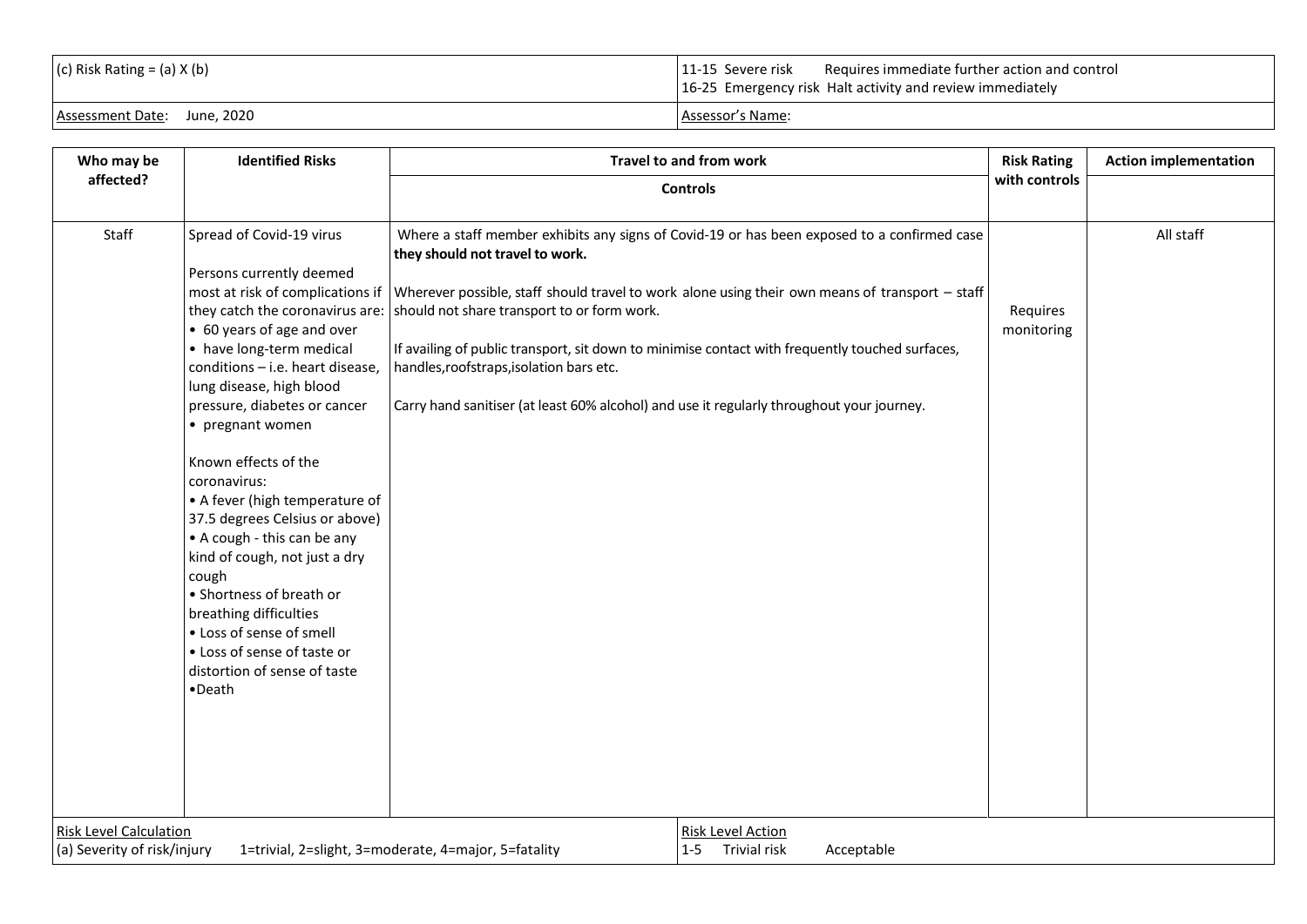| (b) Likelihood of event<br>1=rare, 2=unlikely, 3=likely, 4=very likely, 5=inevitable<br>$(c)$ Risk Rating = (a) X (b) | 6-10 Medium risk<br>Requires monitoring<br>Requires immediate further action and control<br>11-15 Severe risk<br>16-25 Emergency risk Halt activity and review immediately |
|-----------------------------------------------------------------------------------------------------------------------|----------------------------------------------------------------------------------------------------------------------------------------------------------------------------|
| Assessment Date: June, 2020                                                                                           | Assessor's Name:                                                                                                                                                           |

| Who may be                                                                                                           | <b>Identified Risks</b>                                                                                                                                                                                                                                                                                                                                                                                                                                                                                                                                                                                                                                   | Dropping off and picking up of students                                                                                                                                                                                                                                                                                                                                                                                                                                                                                                                                                                                                                                                                                                                                                                                                                                                                                                                                                                                                                                                                                                                                                                                        | <b>Risk Rating</b>     | <b>Action implementation</b>                     |
|----------------------------------------------------------------------------------------------------------------------|-----------------------------------------------------------------------------------------------------------------------------------------------------------------------------------------------------------------------------------------------------------------------------------------------------------------------------------------------------------------------------------------------------------------------------------------------------------------------------------------------------------------------------------------------------------------------------------------------------------------------------------------------------------|--------------------------------------------------------------------------------------------------------------------------------------------------------------------------------------------------------------------------------------------------------------------------------------------------------------------------------------------------------------------------------------------------------------------------------------------------------------------------------------------------------------------------------------------------------------------------------------------------------------------------------------------------------------------------------------------------------------------------------------------------------------------------------------------------------------------------------------------------------------------------------------------------------------------------------------------------------------------------------------------------------------------------------------------------------------------------------------------------------------------------------------------------------------------------------------------------------------------------------|------------------------|--------------------------------------------------|
| affected?                                                                                                            |                                                                                                                                                                                                                                                                                                                                                                                                                                                                                                                                                                                                                                                           | <b>Controls</b>                                                                                                                                                                                                                                                                                                                                                                                                                                                                                                                                                                                                                                                                                                                                                                                                                                                                                                                                                                                                                                                                                                                                                                                                                |                        |                                                  |
| Staff                                                                                                                | Spread of Covid-19 virus<br>Persons currently deemed<br>most at risk of complications if<br>they catch the coronavirus are:<br>• 60 years of age and over<br>• have long-term medical<br>conditions - i.e. heart disease,<br>lung disease, high blood<br>pressure, diabetes or cancer<br>• pregnant women<br>Known effects of the<br>coronavirus:<br>• A fever (high temperature of<br>37.5 degrees Celsius or above)<br>• A cough - this can be any<br>kind of cough, not just a dry<br>cough<br>• Shortness of breath or<br>breathing difficulties<br>• Loss of sense of smell<br>• Loss of sense of taste or<br>distortion of sense of taste<br>•Death | Arrangements for dropping off and picking up students from the school facility will be<br>organised to maintain, as far as is reasonably practicable, a safe social distance between<br>drivers/parents/guardians and all school staff.<br>Where students travel by public transport the Board of Management will provide a<br>designated waiting area that supports social distancing measures. An indoor facility will be<br>available in bad weather. It expected that there will be pre-agreed staggered arrival times for<br>school buses.<br>Encourage parents/guardians to wait in the car outside of the school<br>Where SEN students are dropped off and picked up by a private bus/taxi, the accompanying<br>adult should remain in the car/bus with the student. A designated staff member will come to<br>the car/bus to receive the student and will avoid or limit physical contact with the<br>accompanying adult. Subject to available space there is no strict requirement for taxis/buses<br>to arrive one at a time provided that those accompanying the student remain in the taxi/bus<br>and do not interact with those accompanying other students. A similar process should be<br>followed for pick up. | Requires<br>monitoring | <b>Board of Management</b><br>Principal<br>Staff |
| <b>Risk Level Calculation</b><br>(a) Severity of risk/injury<br>1=trivial, 2=slight, 3=moderate, 4=major, 5=fatality |                                                                                                                                                                                                                                                                                                                                                                                                                                                                                                                                                                                                                                                           | Risk Level Action<br>Trivial risk<br>$1 - 5$<br>Acceptable                                                                                                                                                                                                                                                                                                                                                                                                                                                                                                                                                                                                                                                                                                                                                                                                                                                                                                                                                                                                                                                                                                                                                                     |                        |                                                  |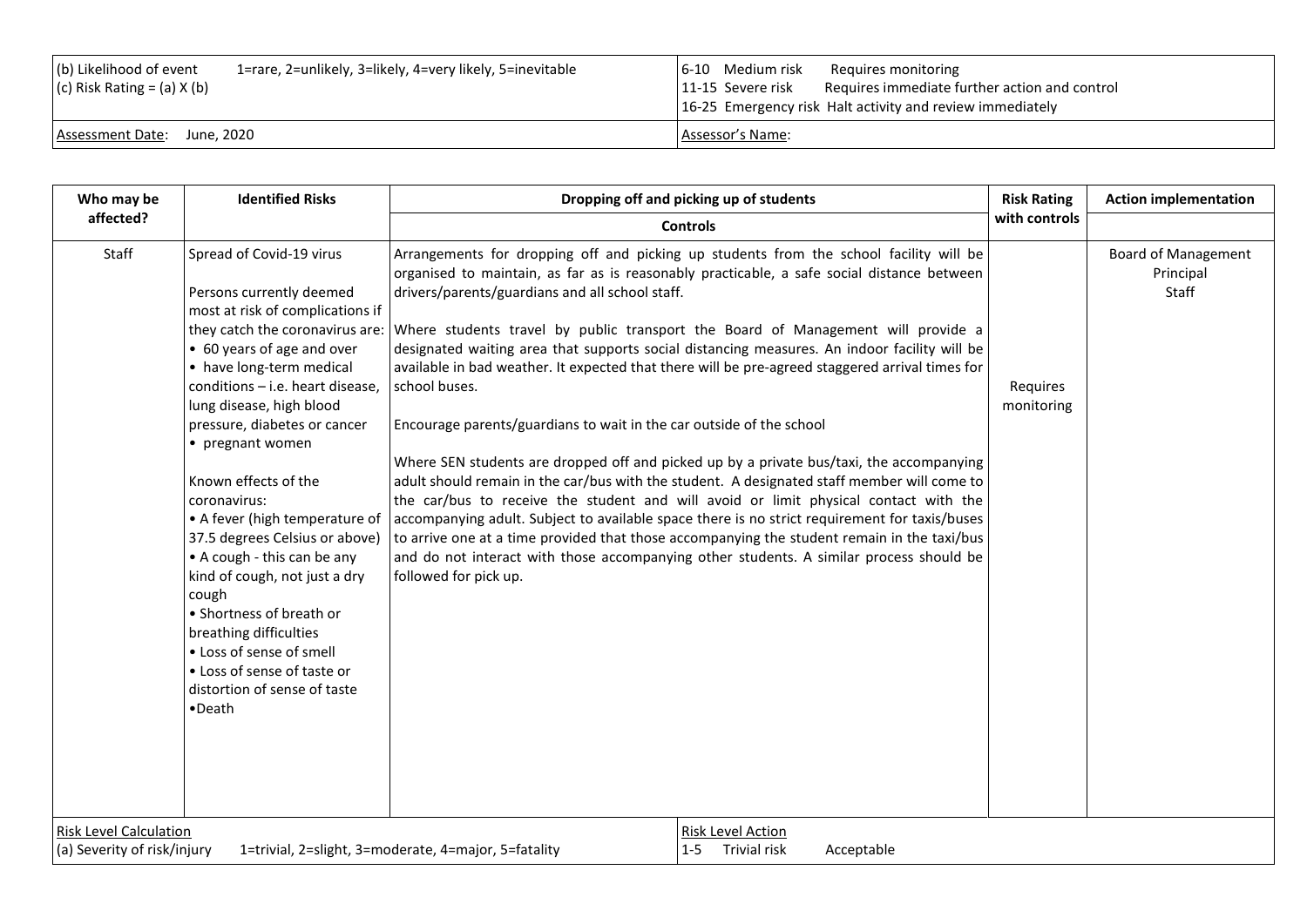| (b) Likelihood of event<br>(c) Risk Rating = (a) $X(b)$ | 1=rare, 2=unlikely, 3=likely, 4=very likely, 5=inevitable | 6-10 Medium risk<br>Requires monitoring<br>Requires immediate further action and control<br>11-15 Severe risk<br>16-25 Emergency risk Halt activity and review immediately |
|---------------------------------------------------------|-----------------------------------------------------------|----------------------------------------------------------------------------------------------------------------------------------------------------------------------------|
| Assessment Date: June, 2020                             |                                                           | Assessor's Name:                                                                                                                                                           |

| Who may be                                                                   | <b>Identified Risks</b>                                                                                                                                                                                                                                                                                                                                                                                                                                                                                                                                                                                                                                   | <b>Visitors to school</b>                                                                                                                                                                                                                                                                                                                                                                                                                                                                                                                                                                                           |                        | <b>Action implementation</b>            |
|------------------------------------------------------------------------------|-----------------------------------------------------------------------------------------------------------------------------------------------------------------------------------------------------------------------------------------------------------------------------------------------------------------------------------------------------------------------------------------------------------------------------------------------------------------------------------------------------------------------------------------------------------------------------------------------------------------------------------------------------------|---------------------------------------------------------------------------------------------------------------------------------------------------------------------------------------------------------------------------------------------------------------------------------------------------------------------------------------------------------------------------------------------------------------------------------------------------------------------------------------------------------------------------------------------------------------------------------------------------------------------|------------------------|-----------------------------------------|
| affected?                                                                    |                                                                                                                                                                                                                                                                                                                                                                                                                                                                                                                                                                                                                                                           | <b>Controls</b>                                                                                                                                                                                                                                                                                                                                                                                                                                                                                                                                                                                                     | with controls          |                                         |
| Staff<br>Students<br><b>Wider Community</b><br><b>Risk Level Calculation</b> | Spread of Covid-19 virus<br>Persons currently deemed<br>most at risk of complications if<br>they catch the coronavirus are:<br>• 60 years of age and over<br>• have long-term medical<br>conditions - i.e. heart disease,<br>lung disease, high blood<br>pressure, diabetes or cancer<br>• pregnant women<br>Known effects of the<br>coronavirus:<br>• A fever (high temperature of<br>37.5 degrees Celsius or above)<br>• A cough - this can be any<br>kind of cough, not just a dry<br>cough<br>• Shortness of breath or<br>breathing difficulties<br>• Loss of sense of smell<br>• Loss of sense of taste or<br>distortion of sense of taste<br>•Death | The Board of Management will ensure the safety and wellbeing of all visitors to the school<br>premises.<br>Visits to the school will be severely restricted and visitors will be asked to:<br>Make a prior appointment before visiting the school<br>Remain at home if they have any Covid-19 symptoms<br>Follow the agreed Covid-19 protocols for the facility<br>Sanitise before entering the premises<br>Attendance to be recorded on entry to building<br>Wear PPE if instructed<br>Adhere to social distancing requirements<br>Not to loiter - complete their business and leave premises<br>Risk Level Action | Requires<br>monitoring | <b>Board of Management</b><br>Principal |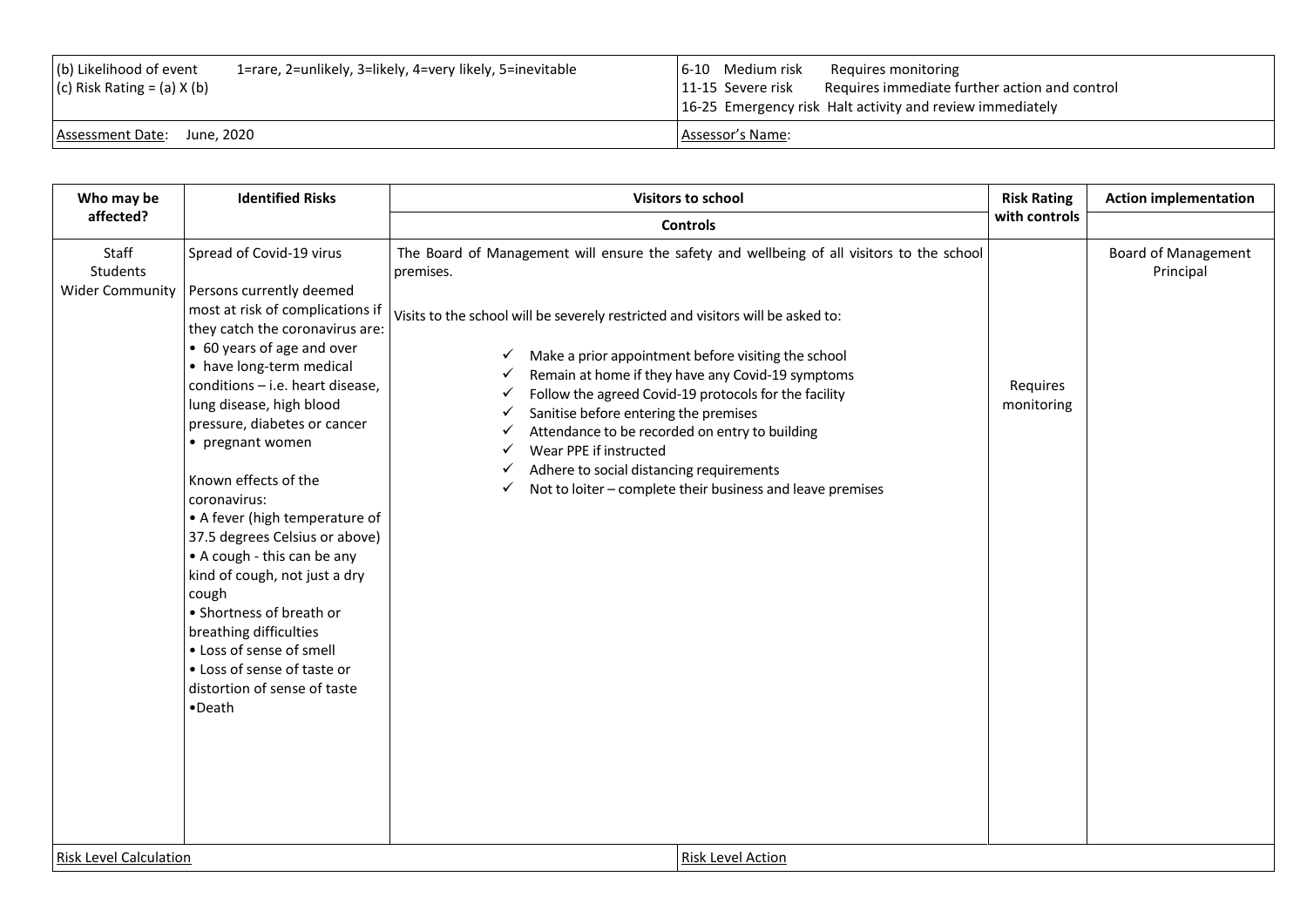| (a) Severity of risk/injury<br>(b) Likelihood of event<br>$(c)$ Risk Rating = (a) X (b) | 1=trivial, 2=slight, 3=moderate, 4=major, 5=fatality<br>1=rare, 2=unlikely, 3=likely, 4=very likely, 5=inevitable | $1 - 5$<br>6-10 Medium risk<br>11-15 Severe risk | Trivial risk | Acceptable<br>Requires monitoring<br>Requires immediate further action and control<br>16-25 Emergency risk Halt activity and review immediately |
|-----------------------------------------------------------------------------------------|-------------------------------------------------------------------------------------------------------------------|--------------------------------------------------|--------------|-------------------------------------------------------------------------------------------------------------------------------------------------|
| Assessment Date: June, 2020                                                             |                                                                                                                   | Assessor's Name:                                 |              |                                                                                                                                                 |

| Who may be                                                                                                                                                                                                                                                                                                                     | <b>Identified Risks</b>                                                                                                                                                                 |                                                                                                                                                                                                                                                                                                                                                                                  | Management of deliveries and supplies to school                                                                                                                              | <b>Risk Rating</b>     | <b>Action implementation</b>            |
|--------------------------------------------------------------------------------------------------------------------------------------------------------------------------------------------------------------------------------------------------------------------------------------------------------------------------------|-----------------------------------------------------------------------------------------------------------------------------------------------------------------------------------------|----------------------------------------------------------------------------------------------------------------------------------------------------------------------------------------------------------------------------------------------------------------------------------------------------------------------------------------------------------------------------------|------------------------------------------------------------------------------------------------------------------------------------------------------------------------------|------------------------|-----------------------------------------|
| affected?                                                                                                                                                                                                                                                                                                                      |                                                                                                                                                                                         | <b>Controls</b>                                                                                                                                                                                                                                                                                                                                                                  | with controls                                                                                                                                                                |                        |                                         |
| Staff<br>Spread of Covid-19 virus<br>Students<br>Persons currently deemed<br><b>Drivers</b><br>Community<br>• 60 years of age and over<br>• have long-term medical<br>conditions - i.e. heart disease,<br>lung disease, high blood<br>pressure, diabetes or cancer<br>• pregnant women<br>Known effects of the<br>coronavirus: | $\blacksquare$<br>$\blacksquare$<br>most at risk of complications if $\vert \bullet \vert$<br>they catch the coronavirus are: $\vert \bullet \vert$<br>$\blacksquare$<br>$\blacksquare$ | All drivers to remain in their vehicle and to follow instructions to set down area<br>Agree a delivery protocol with suppliers<br>All deliveries to be planned with allocated times for collections and deliveries<br>Arrangements to be made for paperless deliveries<br>System to be agreed with suppliers to ensure reconciliations are accurate<br>access and egress points. | Ensure that all delivery transactions comply with physical distancing requirements<br>Appropriate sanitising arrangements at set down areas (for materials and stock) and at | Requires<br>monitoring | <b>Board of Management</b><br>Principal |
| • A fever (high temperature of<br>37.5 degrees Celsius or above)<br>• A cough - this can be any<br>kind of cough, not just a dry<br>cough<br>• Shortness of breath or<br>breathing difficulties<br>• Loss of sense of smell<br>• Loss of sense of taste or<br>distortion of sense of taste<br>•Death                           |                                                                                                                                                                                         |                                                                                                                                                                                                                                                                                                                                                                                  |                                                                                                                                                                              |                        |                                         |
| <b>Risk Level Calculation</b><br>(a) Severity of risk/injury<br>1=trivial, 2=slight, 3=moderate, 4=major, 5=fatality                                                                                                                                                                                                           |                                                                                                                                                                                         | <b>Risk Level Action</b><br>1-5 Trivial risk<br>Acceptable                                                                                                                                                                                                                                                                                                                       |                                                                                                                                                                              |                        |                                         |